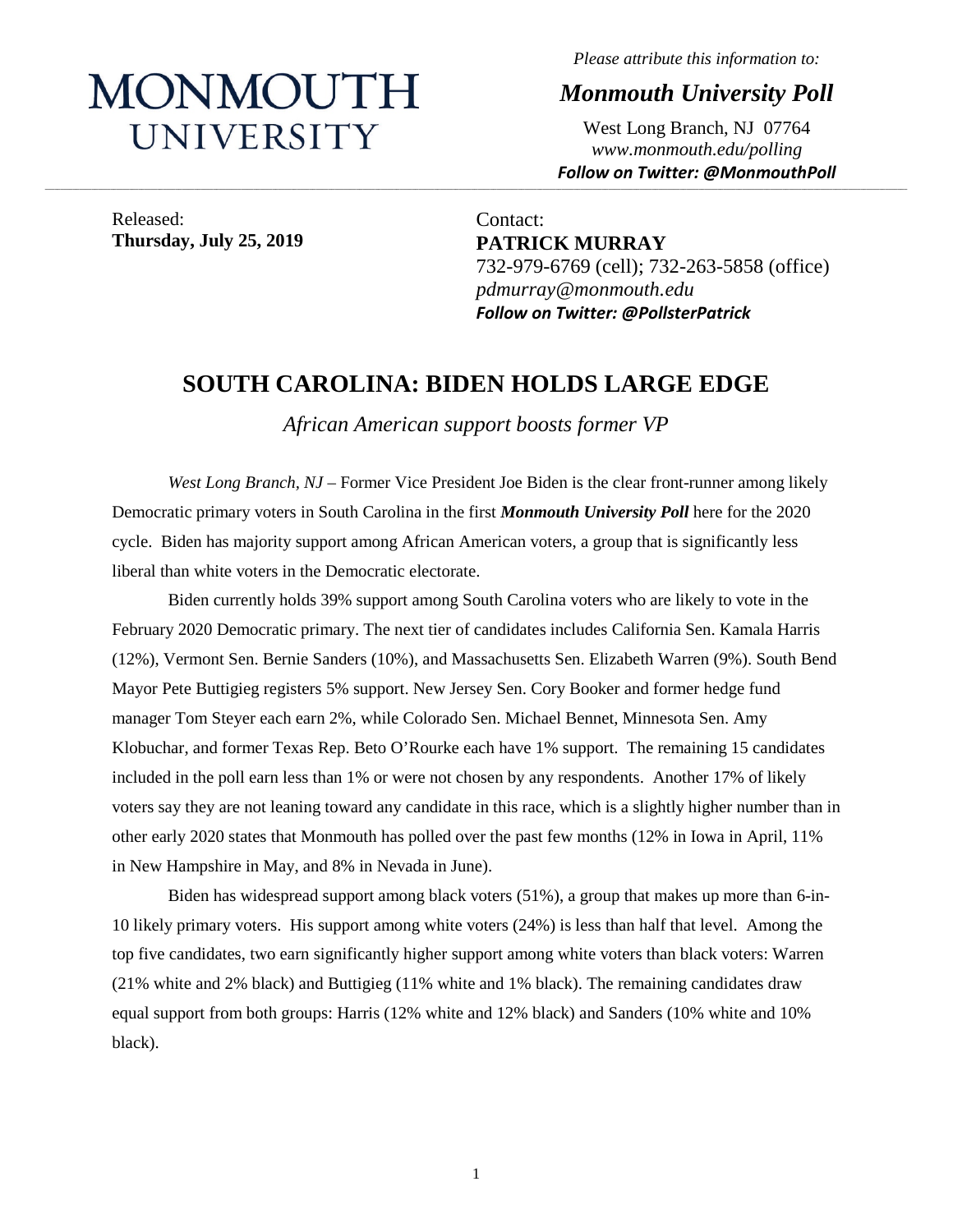Biden has slightly higher support among men (45%) than women (36%). The same is true for Harris (16% men and 9% women). However, women (23%) are much more likely than men (7%) to say they have no candidate preference at this stage of the race.

Biden also does significantly better among moderate to conservative voters (48%) than he does among self-described liberals (27%). This finding, though, correlates with the fact that black voters (76%) in South Carolina are more likely than white voters (43%) to see themselves more as centrists.

"South Carolina is the first state on the Democrats' 2020 calendar with a majority black electorate. Despite some supposed missteps on the issue of race, Biden maintains widespread support with this voting bloc," said Patrick Murray, director of the independent Monmouth University Polling Institute.

The *Monmouth University Poll* asked likely Democratic primary voters to rate 25 announced candidates in the race. Biden holds the most positive rating at 79% favorable to 9% unfavorable (82% to 4% among black voters and 74% to 19% among white voters). Other candidates with strong positive ratings are Warren (67% to 7%), Harris (64% to 6%), and Sanders (67% to 14%). The two women get better ratings among white voters (85% to 9% for Warren and 77% to 5% for Harris) than among black voters (56% to 7% for Warren and an identical 56% to 7% for Harris), due largely to higher name recognition among the former group. Sanders actually does better among black voters (68% to 9%) than white voters (64% to 23%) due to higher unfavorable ratings from the latter group. Booker also earns a largely positive rating (49% to 12%, including 55% to 18% among whites and 45% to 10% among blacks), but is somewhat less known than the top four candidates.

Buttigieg (36% to 11%) and O'Rourke (32% to 18%) also earn net positive ratings. Buttigieg has significantly better ratings among white voters (63% to 11%) than black voters (20% to 12%). The ratio of positive to negative ratings for O'Rourke is similar in both groups (44% to 29% among whites and 24% to 13% among African Americans). South Carolina Democrats tend to be less familiar with the field of candidates when compared with likely voters in Iowa, New Hampshire, and Nevada, according to Monmouth University polls in those states. This is driven largely by lower familiarity among black voters, which is especially true for Buttigieg and O'Rourke.

"Black Democrats tend to be more moderate than white primary voters. Biden is the best known candidate currently occupying that lane," said Murray.

The overwhelming majority (65%) of likely Democratic voters in South Carolina say they prefer a nominee who would be a strong candidate against Trump even if they disagree with that candidate on most issues. If they were forced to choose, just 23% say they would favor a Democratic candidate who they are aligned with on the issues even if that person would have a hard time beating Trump. These

2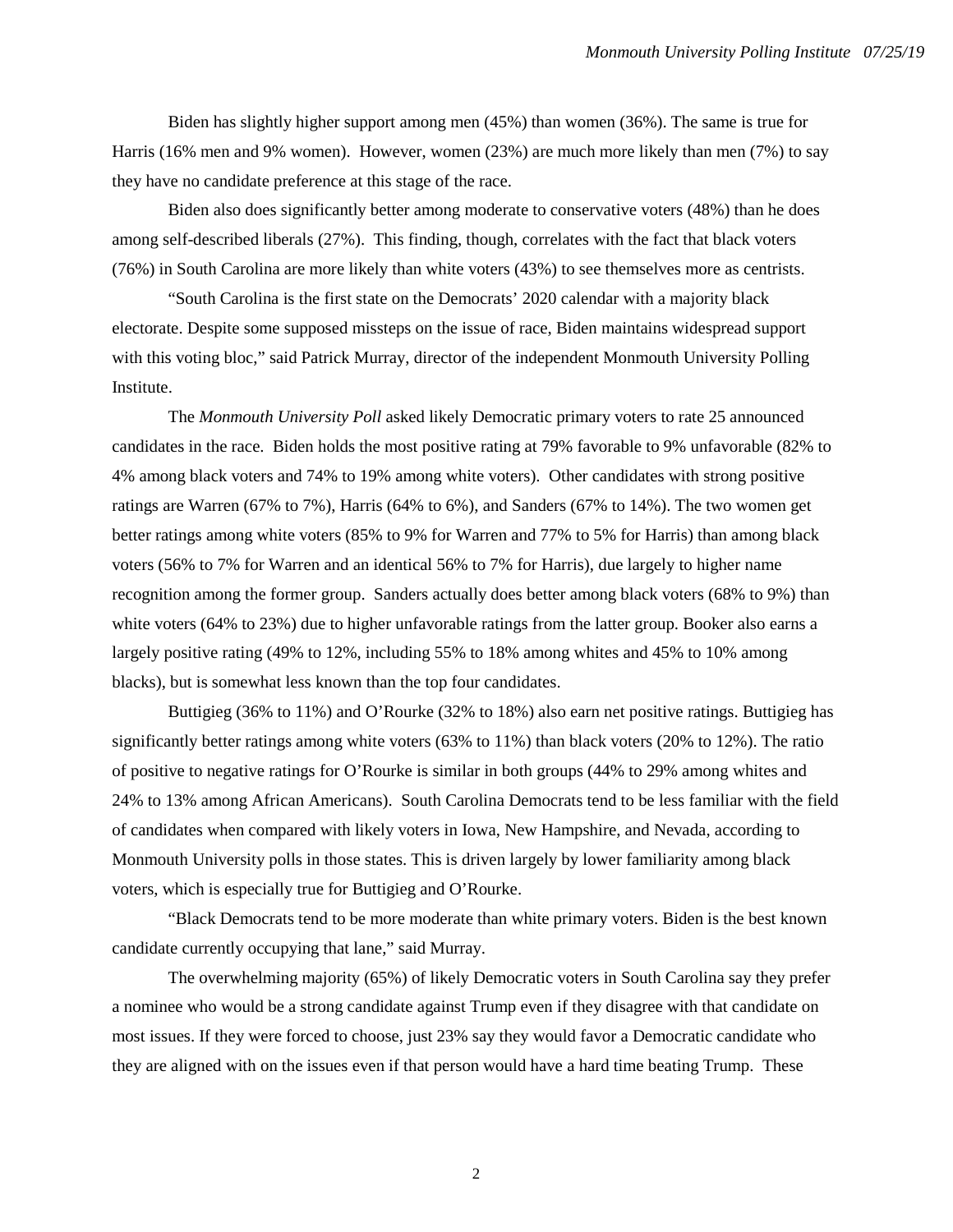| <b>2020 DEMOCRATIC FIELD</b> |                                           |            |           |        |  |  |  |  |  |  |
|------------------------------|-------------------------------------------|------------|-----------|--------|--|--|--|--|--|--|
|                              | <b>SOUTH CAROLINA PARTY VOTER OPINION</b> |            |           |        |  |  |  |  |  |  |
| Total w/                     |                                           | <b>Net</b> |           | Unfav- |  |  |  |  |  |  |
| opinion                      |                                           | rating     | Favorable | orable |  |  |  |  |  |  |
| 88                           | Joe Biden                                 | $+70$      | 79        | 9      |  |  |  |  |  |  |
| 81                           | <b>Bernie Sanders</b>                     | $+53$      | 67        | 14     |  |  |  |  |  |  |
| 74                           | Elizabeth Warren                          | +60        | 67        | 7      |  |  |  |  |  |  |
| 70                           | Kamala Harris                             | +58        | 64        | 6      |  |  |  |  |  |  |
| 61                           | Cory Booker                               | $+37$      | 49        | 12     |  |  |  |  |  |  |
| 50                           | <b>Bill de Blasio</b>                     | $-2$       | 24        | 26     |  |  |  |  |  |  |
| 50                           | Beto O'Rourke                             | $+14$      | 32        | 18     |  |  |  |  |  |  |
| 47                           | <b>Pete Buttigieg</b>                     | $+25$      | 36        | 11     |  |  |  |  |  |  |
| 44                           | Kirsten Gillibrand                        | $+10$      | 27        | 17     |  |  |  |  |  |  |
| 42                           | Amy Klobuchar                             | $+22$      | 32        | 10     |  |  |  |  |  |  |
| 41                           | Julián Castro                             | $+21$      | 31        | 10     |  |  |  |  |  |  |
| 38                           | <b>Tom Steyer</b>                         | $+4$       | 21        | 17     |  |  |  |  |  |  |
| 33                           | <b>Tulsi Gabbard</b>                      | $+7$       | 20        | 13     |  |  |  |  |  |  |
| 30                           | Tim Ryan                                  | $+4$       | 17        | 13     |  |  |  |  |  |  |
| 27                           | Marianne Williamson                       | $-9$       | 9         | 18     |  |  |  |  |  |  |
| 27                           | Andrew Yang                               | $-1$       | 13        | 14     |  |  |  |  |  |  |
| 23                           | Michael Bennet                            | $+7$       | 15        | 8      |  |  |  |  |  |  |
| 23                           | John Delaney                              | $+1$       | 12        | 11     |  |  |  |  |  |  |
| 23                           | John Hickenlooper                         | $+1$       | 12        | 11     |  |  |  |  |  |  |
| 21                           | Jay Inslee                                | $+1$       | 11        | 10     |  |  |  |  |  |  |
| 19                           | <b>Steve Bullock</b>                      | $-1$       | 9         | 10     |  |  |  |  |  |  |
| 15                           | Seth Moulton                              | $-3$       | 6         | 9      |  |  |  |  |  |  |
| 14                           | Mike Gravel                               | $-6$       | 4         | 10     |  |  |  |  |  |  |
| 14                           | Wayne Messam                              | $-8$       | 3         | 11     |  |  |  |  |  |  |
| 14                           | <b>Joe Sestak</b>                         | $-4$       | 5         | 9      |  |  |  |  |  |  |
|                              |                                           |            |           |        |  |  |  |  |  |  |

results are similar to Monmouth's findings in the other three early states. Biden leads among both groups – 41% support among voters who prioritize electability and 37% among voters who prioritize issue alignment.

The top issue that Palmetto State Democrats are thinking about in choosing a presidential nominee is health care (48%), which has been the case in other Monmouth primary polls (51% Iowa, 41% New Hampshire, and 41% Nevada). Other important issues include immigration (15%), environmental concerns (9% climate change and 6% environment in general), jobs and unemployment (14%), honesty and integrity (12%), beating Trump (11%), and education (10%). Environmental concerns are relatively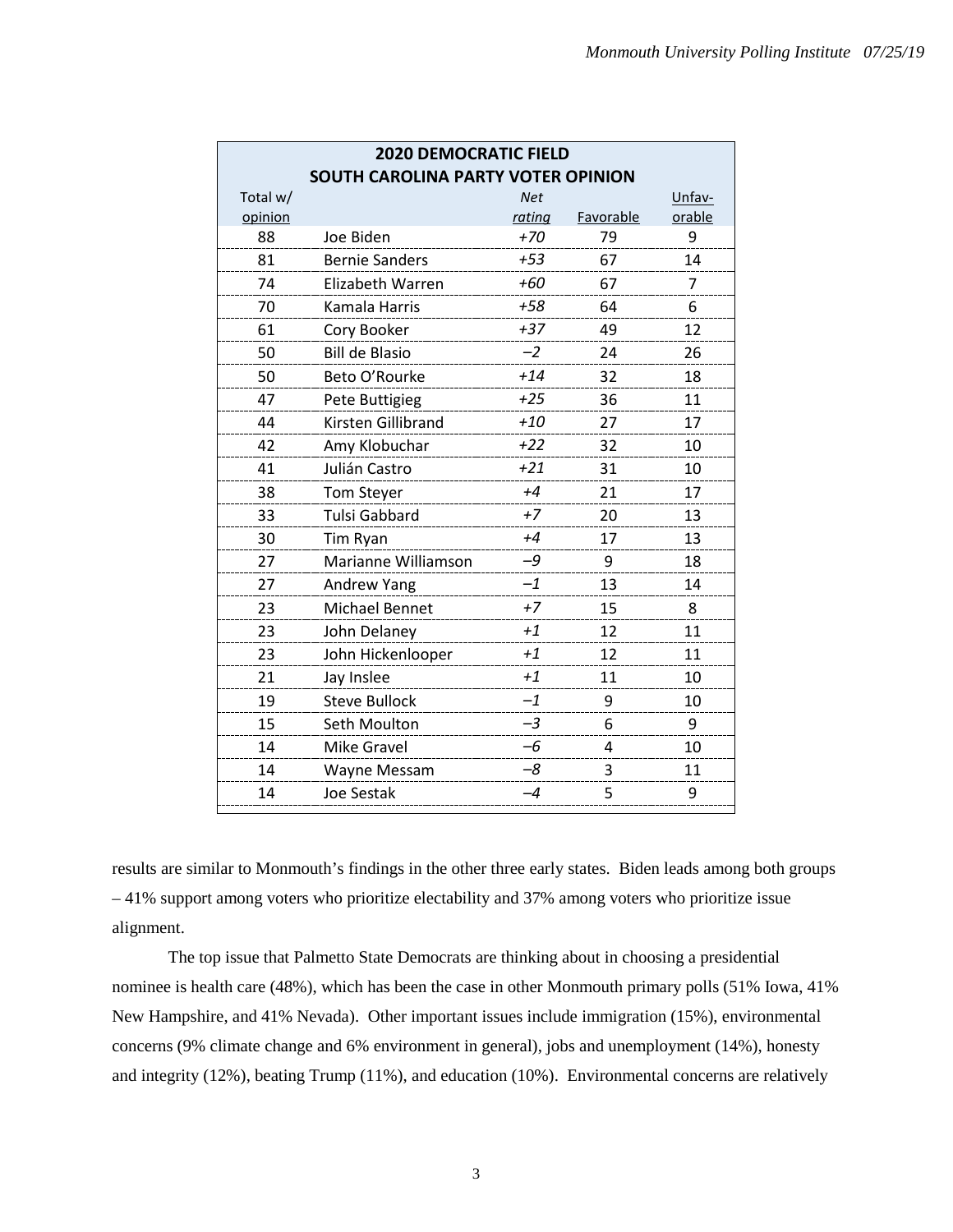less important in South Carolina than they are for Democrats in the other early states – 15% versus 29% in Iowa, 24% in New Hampshire, and 24% in Nevada.

The *Monmouth University Poll* was conducted by telephone from July 18 to 22, 2019 with 405 South Carolina voters who are likely to vote in the Democratic presidential primary in February 2020, out of 659 registered voters that were contacted for the poll. The question results in this release have a margin of error of +/- 4.9 percentage points. The poll was conducted by the Monmouth University Polling Institute in West Long Branch, NJ.

# **QUESTIONS AND RESULTS**

(\* Some columns may not add to 100% due to rounding.)

1. If the Democratic primary election for president was today, would you vote for [*NAMES WERE ROTATED*]? [*If UNDECIDED:* If you had to vote for one of these candidates at this moment, who do you lean toward?]

|                       | July    |
|-----------------------|---------|
| (with leaners)        | 2019    |
| Joe Biden             | 39%     |
| Kamala Harris         | 12%     |
| <b>Bernie Sanders</b> | 10%     |
| Elizabeth Warren      | 9%      |
| Pete Buttigieg        | 5%      |
| Cory Booker           | 2%      |
| <b>Tom Stever</b>     | 2%      |
| Michael Bennet        | 1%      |
| Amy Klobuchar         | 1%      |
| Beto O'Rourke         | $1\%$   |
| Julián Castro         | $< 1\%$ |
| <b>Bill de Blasio</b> | $< 1\%$ |
| Tulsi Gabbard         | 1%      |
| Kirsten Gillibrand    | $< 1\%$ |
| Jay Inslee            | 1%>     |
| <b>Steve Bullock</b>  | 0%      |
| John Delaney          | 0%      |
| Mike Gravel           | 0%      |
| John Hickenlooper     | 0%      |
| Wayne Messam          | 0%      |
| Seth Moulton          | 0%      |
| Tim Ryan              | 0%      |
| Joe Sestak            | 0%      |
| Marianne Williamson   | 0%      |
| Andrew Yang           | 0%      |
| (VOL) No one          | $< 1\%$ |
| (VOL) Undecided       | 17%     |
| (n)                   | (405)   |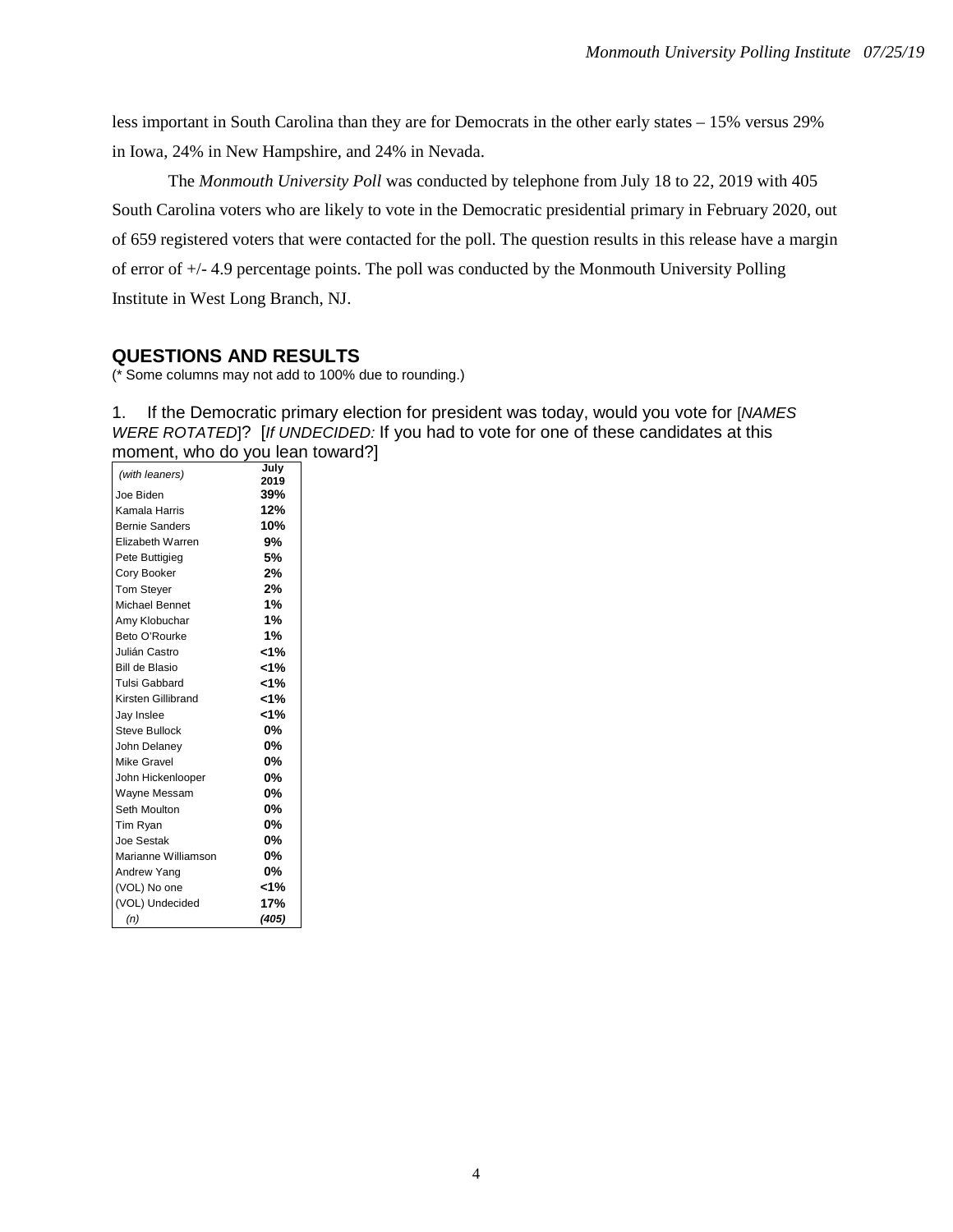| (with leaners)        | July<br>2019 | (with leaners)      | July<br>2019 |
|-----------------------|--------------|---------------------|--------------|
| Kamala Harris         | 16%          | Andrew Yang         | 1%           |
| <b>Bernie Sanders</b> | 13%          | Michael Bennet      | 0%           |
| Joe Biden             | 11%          | Julián Castro       | $0\%$        |
| Elizabeth Warren      | 10%          | Mike Gravel         | $0\%$        |
| Cory Booker           | 5%           | John Hickenlooper   | 0%           |
| Pete Buttigieg        | 4%           | Jay Inslee          | $0\%$        |
| Amy Klobuchar         | 1%           | Wayne Messam        | 0%           |
| Beto O'Rourke         | 1%           | Seth Moulton        | 0%           |
| <b>Tom Stever</b>     | 1%           | Tim Ryan            | 0%           |
| Steve Bullock         | $< 1\%$      | Joe Sestak          | 0%           |
| Bill de Blasio        | 1%>          | Marianne Williamson | $0\%$        |
| John Delaney          | 1%>          | (VOL) No one        | 5%           |
| Tulsi Gabbard         | 1%>          | (VOL) Undecided     | 30%          |
| Kirsten Gillibrand    | 1%>          | (n)                 | (405)        |
| (n)                   | (405)        |                     |              |

# 2. And who would be your second choice?

3. I'm going to read you the names of some people who are running for president in 2020. Please tell me if your general impression of each is favorable or unfavorable, or if you don't really have an opinion. If you have not heard of the person, just let me know. [*NAMES WERE ROTATED*]

|                                            | Favorable | Unfavor-<br>able | No<br>opinion | Not heard<br>of | (n)   |
|--------------------------------------------|-----------|------------------|---------------|-----------------|-------|
| Former Vice President Joe Biden            | 79%       | 9%               | 10%           | 1%              | (405) |
| Vermont Senator Bernie Sanders             | 67%       | 14%              | 16%           | 2%              | (405) |
| Massachusetts Senator Elizabeth Warren     | 67%       | 7%               | 16%           | 10%             | (405) |
| Former Texas Congressman Beto O'Rourke     | 32%       | 18%              | 28%           | 23%             | (405) |
| California Senator Kamala Harris           | 64%       | 6%               | 18%           | 13%             | (405) |
| Minnesota Senator Amy Klobuchar            | 32%       | 10%              | 28%           | 30%             | (405) |
| South Bend, Indiana Mayor Pete Buttigieg   | 36%       | 11%              | 28%           | 25%             | (405) |
| New Jersey Senator Cory Booker             | 49%       | 12%              | 25%           | 14%             | (405) |
| New York Senator Kirsten Gillibrand        | 27%       | 17%              | 29%           | 27%             | (405) |
| Former cabinet secretary Julián Castro     | 31%       | 10%              | 33%           | 27%             | (405) |
| Former Maryland Congressman John Delaney   | 12%       | 11%              | 45%           | 33%             | (405) |
| Former Colorado Governor John Hickenlooper | 12%       | 11%              | 36%           | 41%             | (405) |
| Hawaii Congresswoman Tulsi Gabbard         | 20%       | 13%              | 33%           | 34%             | (405) |
| Washington Governor Jay Inslee             | 11%       | 10%              | 32%           | 46%             | (405) |
| Entrepreneur Andrew Yang                   | 13%       | 14%              | 34%           | 40%             | (405) |
| Author Marianne Williamson                 | 9%        | 18%              | 32%           | 42%             | (405) |
| Miramar, Florida Mayor Wayne Messam        | 3%        | 11%              | 25%           | 60%             | (405) |
| Former Alaska Senator Mike Gravel          | 4%        | 10%              | 32%           | 53%             | (405) |
| Ohio Congressman Tim Ryan                  | 17%       | 13%              | 41%           | 29%             | (405) |
| Massachusetts Congressman Seth Moulton     | 6%        | 9%               | 33%           | 53%             | (405) |
| Former Pennsylvania Congressman Joe Sestak | 5%        | 9%               | 32%           | 54%             | (405) |
| Montana Governor Steve Bullock             | 9%        | 10%              | 37%           | 45%             | (405) |
| Colorado Senator Michael Bennet            | 15%       | 8%               | 32%           | 45%             | (405) |
| New York City Mayor Bill de Blasio         | 24%       | 26%              | 31%           | 19%             | (405) |
| Former hedge fund manager Tom Steyer       | 21%       | 17%              | 28%           | 34%             | (405) |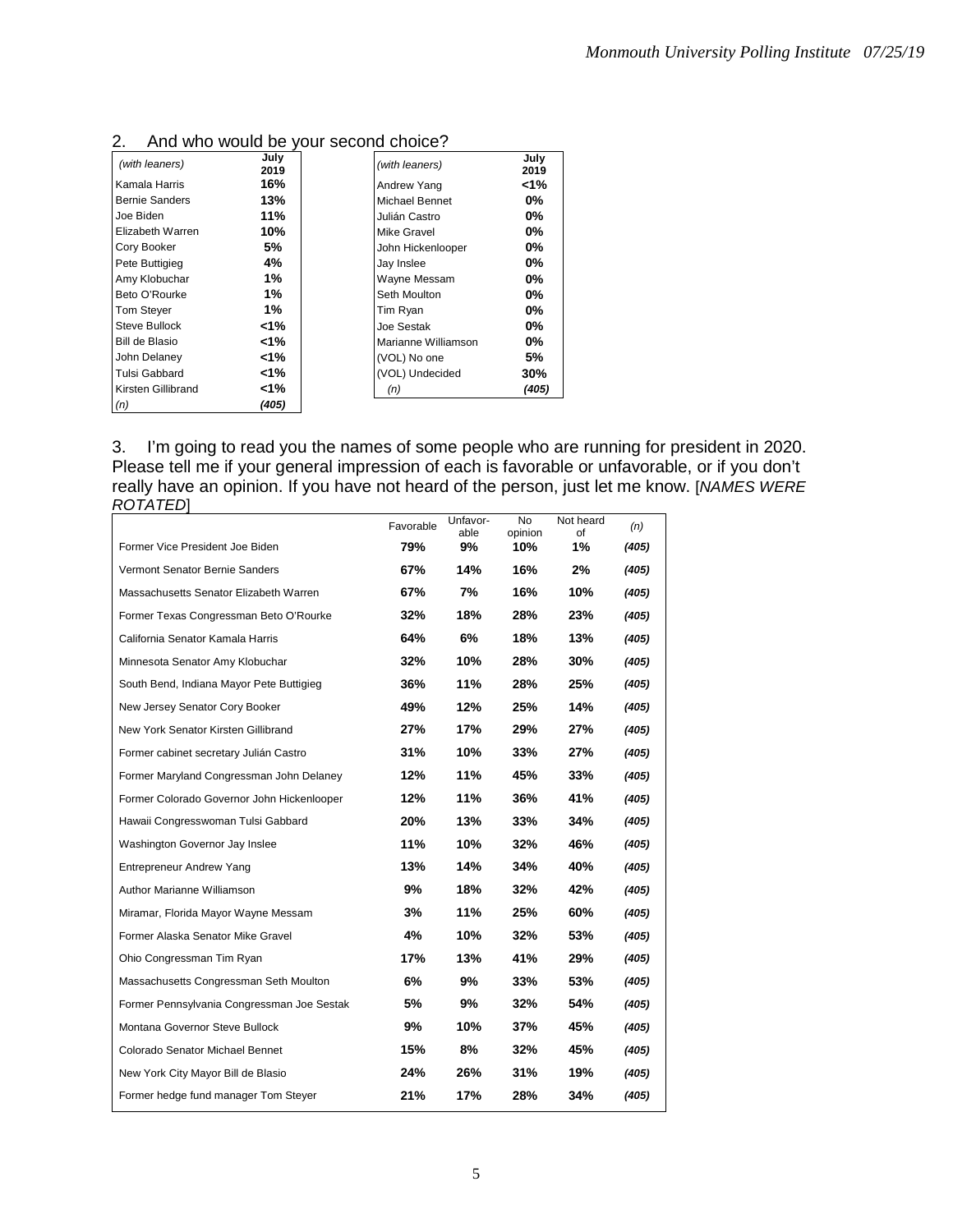4. Which type of candidate would you prefer if you had to make a choice between: a Democrat you agree with on most issues but would have a hard time beating Donald Trump or a Democrat you do NOT agree with on most issues but would be a stronger candidate against Donald Trump? [*CHOICES WERE ROTATED*]

|                                                    | July  |
|----------------------------------------------------|-------|
|                                                    | 2019  |
| Agrees with but hard time beating Trump            | 23%   |
| Do not agree with but stronger against Trump       | 65%   |
| (VOL) Rejects choice / no need to pick between two | 4%    |
| (VOL) Don't know                                   | 8%    |
| (n)                                                | (405) |

5. What are the one or two most important issues to you in deciding who to support for the Democratic nomination? [*LIST WAS NOT READ*]

[*Note: Results add to more than 100% because multiple responses were accepted*]

|                                | 2019<br>14% |
|--------------------------------|-------------|
|                                |             |
| Jobs, unemployment             |             |
| Bills, food, groceries         | 1%          |
| College tuition, school costs  | 6%          |
| Health care                    | 48%         |
| Social Security, seniors       | 6%          |
| Taxes                          | 6%          |
| Climate change, global warming | 9%          |
| Environment, pollution         | 6%          |
| Opioids, drug use              | 1%          |
| Safety, crime                  | 1%          |
| Guns, gun control              | 1%          |
| Terrorism, national security   | 1%          |
| Immigration                    | 15%         |
| Schools, education             | 10%         |
| Civil rights                   | 8%          |
| Reproductive rights, women     | 4%          |
| Honesty, integrity             | 12%         |
| Competence, experience         | 6%          |
| Income inequality, wages       | 8%          |
| Infrastructure                 | 2%          |
| Foreign policy, world standing | 4%          |
| <b>Balance budget</b>          | 2%          |
| Donald Trump, beating Trump    | 11%         |
| Other                          | 2%          |
| Don't know                     | 7%          |
| (n)                            | (405)       |

#### **METHODOLOGY**

The *Monmouth University Poll* was sponsored and conducted by the Monmouth University Polling Institute from July 18 to 22, 2019 with a statewide random sample of 659 South Carolina voters drawn from a list of registered voters who participated in a primary election in the past two election cycles or voted in both the 2016 and 2018 general elections. Results are based on 405 voters who are likely to vote in the Democratic presidential primary in February 2020. This includes 162 contacted by a live interviewer on a landline telephone and 243 contacted by a live interviewer on a cell phone, in English. Monmouth is responsible for all aspects of the survey design, data weighting and analysis. Final sample is weighted for age, gender, race, and education based on state voter registration list information and U.S. Census information. Data collection support provided by Braun Research (field) and Aristotle (voter sample). For results based on the sample of 405 likely Democratic primary voters, one can say with 95% confidence that the error attributable to sampling has a maximum margin of plus or minus 4.9 percentage points (unadjusted for sample design). Sampling error can be larger for sub-groups (see table below). In addition to sampling error, one should bear in mind that question wording and practical difficulties in conducting surveys can introduce error or bias into the findings of opinion polls.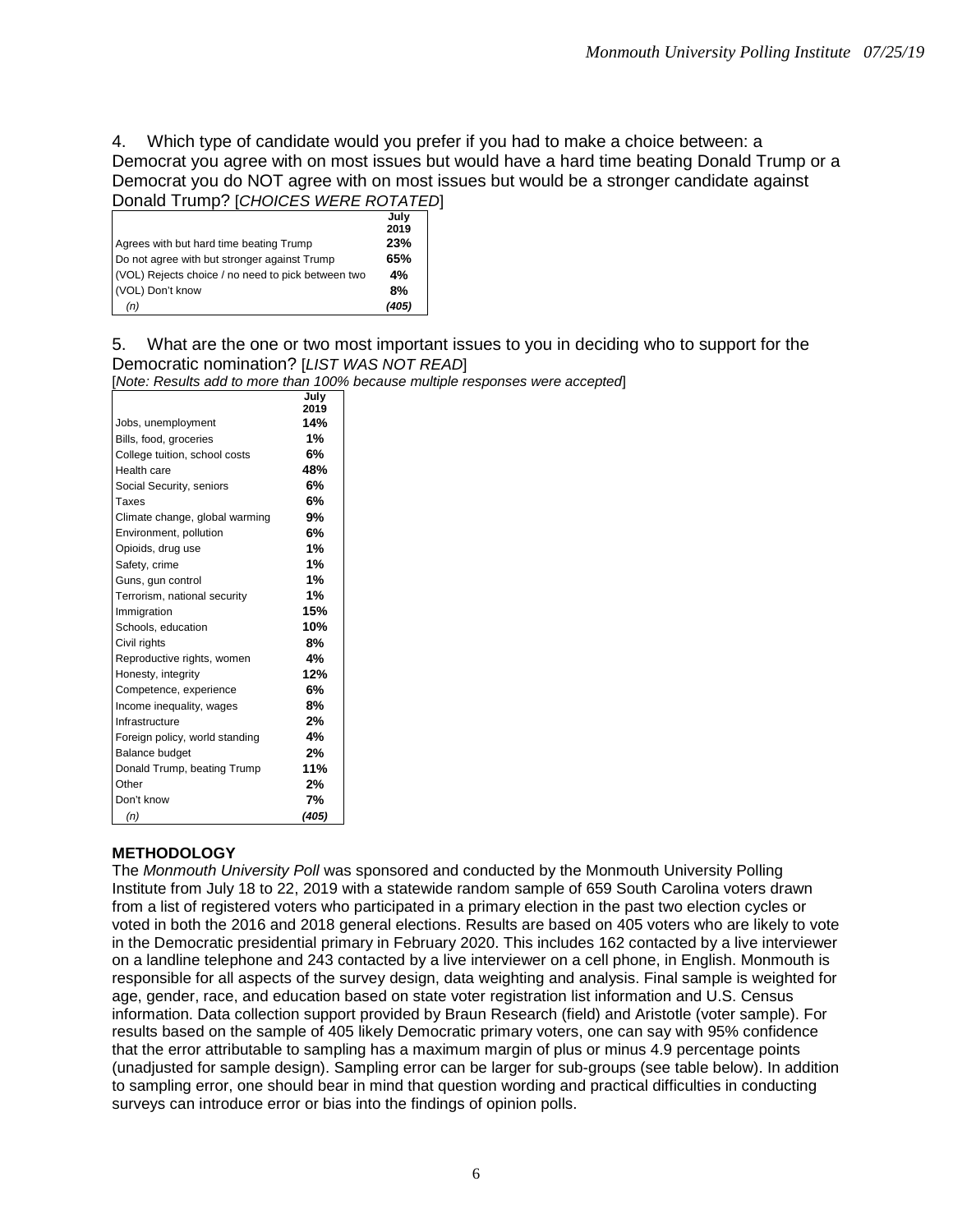#### *DEMOGRAPHICS (weighted)*

| Self-Reported Party<br>79% Democrat |  |
|-------------------------------------|--|
| 21% Other                           |  |
| 38% Male                            |  |
| 62% Female                          |  |
| 12% 18-34                           |  |
| 20% 35-49                           |  |
| $.34\% 50 - 64$                     |  |
| $.34\%$ 6.5+                        |  |
| 35% White, non-Hispanic             |  |
| 62% Black                           |  |
| 3% Other                            |  |

*56% No college degree 44% College graduate*

| <i>MARGIN OF ERROR</i>             |                       |                      |                |
|------------------------------------|-----------------------|----------------------|----------------|
|                                    |                       | unweighted<br>sample | moe<br>$(+/-)$ |
| LIKELY DEMOCRATIC<br><b>VOTERS</b> |                       | 405                  | 4.9%           |
| <b>SELF REPORTED</b>               | Democrat              | 318                  | 5.5%           |
| <b>PARTY ID</b>                    | Other                 | 84                   | 10.7%          |
| POLITICAL                          | Liberal               | 141                  | 8.3%           |
| <b>IDEOLOGY</b>                    | Moderate/Conservative | 245                  | 6.3%           |
| <b>GENDER</b>                      | Male                  | 153                  | 7.9%           |
|                                    | Female                | 252                  | 6.2%           |
| AGE                                | 18-49                 | 103                  | 9.7%           |
|                                    | 50-64                 | 125                  | 8.8%           |
|                                    | $65+$                 | 174                  | 7.4%           |
| <b>RACE</b>                        | White                 | 150                  | 8.0%           |
|                                    | Black                 | 235                  | 6.4%           |
| <b>COLLEGE</b>                     | No degree             | 209                  | 6.8%           |
| <b>GRADUATE</b>                    | 4 year degree         | 188                  | 7.2%           |
| <b>INCOME</b>                      | $<$ \$50K             | 172                  | 7.5%           |
|                                    | $$50K+$               | 193                  | 7.1%           |

**###**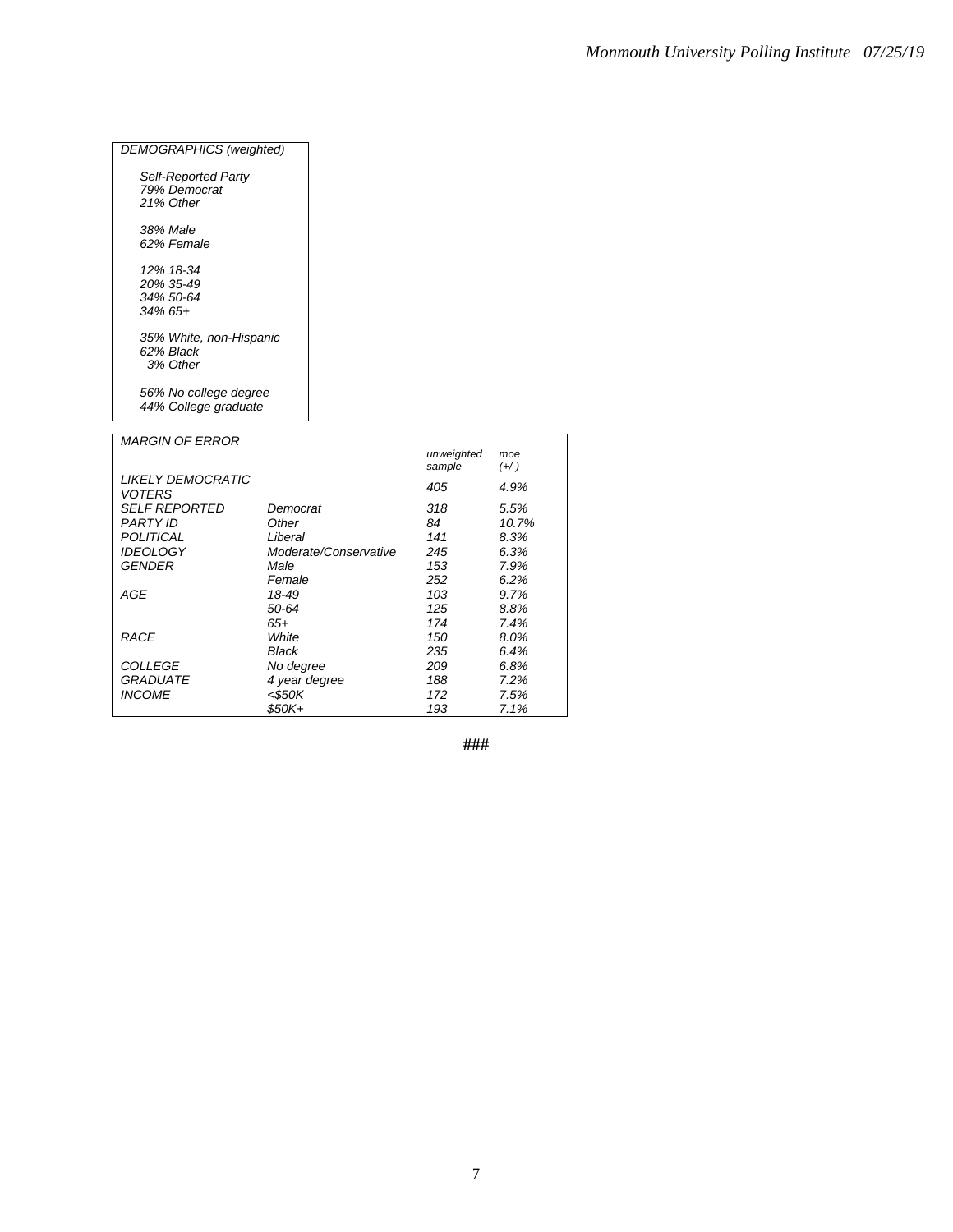|                                                                     |                       | <b>TOTAL</b> | PARTY ID |       | POLITICAL IDEOLOGY |          | <b>GENDER</b> |        | AGE 3-WAY |       |       |
|---------------------------------------------------------------------|-----------------------|--------------|----------|-------|--------------------|----------|---------------|--------|-----------|-------|-------|
|                                                                     |                       |              | Dem      | Other | Lib                | Mod, Con | Male          | Female | 18-49     | 50-64 | $65+$ |
| 1. If the Democratic primary                                        | Joe Biden             | 39%          | 42%      | 31%   | 27%                | 48%      | 45%           | 36%    | 29%       | 47%   | 42%   |
| election for president was today,<br>would you vote for[READ LIST]? | <b>Bernie Sanders</b> | 10%          | 10%      | 9%    | 13%                | 8%       | 10%           | 9%     | 17%       | 7%    | 5%    |
| [with leaners] [25 names were<br>read. Names appearing below        | Elizabeth Warren      | 9%           | 9%       | 10%   | 19%                | 4%       | 9%            | 9%     | 14%       | 5%    | 9%    |
| received support from at least one                                  | Beto ORourke          | 1%           | 1%       | 0%    | 0%                 | 2%       | 1%            | 1%     | 2%        | 1%    | 0%    |
| poll respondent. See press<br>release for full list of candidates]  | Kamala Harris         | 12%          | 10%      | 17%   | 13%                | 11%      | 16%           | 9%     | 10%       | 9%    | 15%   |
|                                                                     | Amy Klobuchar         | 1%           | 1%       | 2%    | 1%                 | 2%       | 1%            | 1%     | 1%        | 2%    | 1%    |
|                                                                     | Pete Buttigieg        | 5%           | 5%       | 7%    | 7%                 | 5%       | 4%            | 6%     | 6%        | 4%    | 5%    |
|                                                                     | Cory Booker           | 2%           | 2%       | 2%    | 1%                 | 2%       | 1%            | 3%     | 2%        | 2%    | 1%    |
|                                                                     | Kirsten Gillibrand    | 0%           | 0%       | 0%    | 1%                 | 0%       | 1%            | 0%     | 1%        | 0%    | 0%    |
|                                                                     | Julián Castro         | 0%           | $1\%$    | 0%    | 0%                 | 1%       | 0%            | 1%     | 1%        | 0%    | 0%    |
|                                                                     | Tulsi Gabbard         | 0%           | 0%       | 1%    | 0%                 | 0%       | 1%            | 0%     | 1%        | 0%    | 0%    |
|                                                                     | Jay Inslee            | 0%           | 0%       | 0%    | 0%                 | 0%       | 1%            | 0%     | 0%        | 1%    | 0%    |
|                                                                     | Michael Bennet        | 1%           | 1%       | 1%    | 0%                 | 1%       | 1%            | 0%     | 0%        | 1%    | 1%    |
|                                                                     | Bill de Blasio        | 0%           | 0%       | 0%    | 0%                 | 0%       | 1%            | 0%     | 0%        | 1%    | 0%    |
|                                                                     | Tom Steyer            | 2%           | 2%       | 1%    | 1%                 | 2%       | 3%            | 1%     | 1%        | 4%    | 0%    |
|                                                                     | [VOL] No one          | 0%           | 1%       | 0%    | 1%                 | 0%       | 0%            | 1%     | 1%        | 1%    | 0%    |
|                                                                     | Undecided             | 17%          | 16%      | 18%   | 17%                | 13%      | 7%            | 23%    | 14%       | 15%   | 20%   |

|                                                                      |                       | <b>RACE</b> |              | <b>COLLEGE DEGREE</b> |     | <b>INCOME</b> |         |
|----------------------------------------------------------------------|-----------------------|-------------|--------------|-----------------------|-----|---------------|---------|
|                                                                      |                       | White       | <b>Black</b> | <b>No</b>             | Yes | $<$ \$50K     | $$50K+$ |
| 1. If the Democratic primary                                         | Joe Biden             | 24%         | 51%          | 50%                   | 27% | 43%           | 38%     |
| election for president was today,<br>would you vote for [READ LIST]? | <b>Bernie Sanders</b> | 10%         | 10%          | 9%                    | 10% | 12%           | 8%      |
| [with leaners] [25 names were<br>read. Names appearing below         | Elizabeth Warren      | 21%         | 2%           | 7%                    | 12% | 10%           | 10%     |
| received support from at least one                                   | <b>Beto ORourke</b>   | 1%          | 1%           | 0%                    | 2%  | 1%            | 2%      |
| poll respondent. See press<br>release for full list of candidates]   | Kamala Harris         | 12%         | 12%          | 10%                   | 14% | 10%           | 13%     |
|                                                                      | Amy Klobuchar         | 3%          | 0%           | 1%                    | 2%  | 1%            | 2%      |
|                                                                      | Pete Buttigieg        | 11%         | 1%           | 2%                    | 10% | 2%            | 7%      |
|                                                                      | Cory Booker           | 3%          | 2%           | 2%                    | 2%  | 1%            | 3%      |
|                                                                      | Kirsten Gillibrand    | 1%          | 0%           | 0%                    | 1%  | 0%            | 1%      |
|                                                                      | Julián Castro         | 0%          | 1%           | 0%                    | 1%  | 0%            | 1%      |
|                                                                      | <b>Tulsi Gabbard</b>  | 1%          | 0%           | $0\%$                 | 1%  | $0\%$         | 1%      |
|                                                                      | Jay Inslee            | 1%          | 0%           | 0%                    | 1%  | 0%            | 0%      |
|                                                                      | Michael Bennet        | 0%          | 1%           | 1%                    | 0%  | 1%            | 0%      |
|                                                                      | Bill de Blasio        | 0%          | 0%           | 0%                    | 0%  | 1%            | $0\%$   |
|                                                                      | Tom Steyer            | 1%          | 2%           | 2%                    | 1%  | 1%            | 2%      |
|                                                                      | [VOL] No one          | 1%          | 0%           | 0%                    | 1%  | 1%            | $0\%$   |
|                                                                      | Undecided             | 11%         | 18%          | 16%                   | 16% | 17%           | 10%     |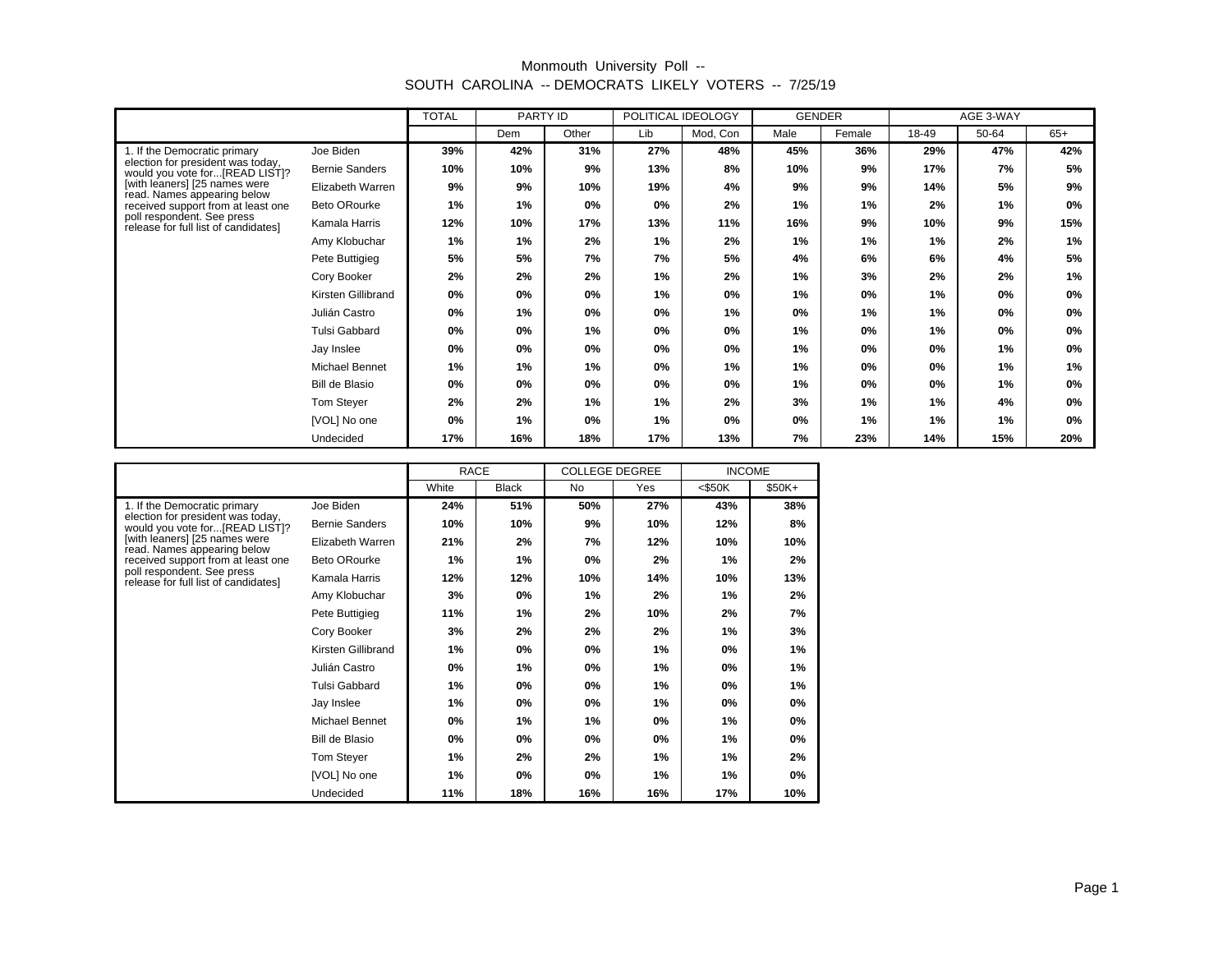|                                 |                       | <b>TOTAL</b> | PARTY ID |       | POLITICAL IDEOLOGY |          | <b>GENDER</b> |        | AGE 3-WAY |       |       |
|---------------------------------|-----------------------|--------------|----------|-------|--------------------|----------|---------------|--------|-----------|-------|-------|
|                                 |                       |              | Dem      | Other | Lib                | Mod, Con | Male          | Female | 18-49     | 50-64 | $65+$ |
| 2. And who would be your second | Joe Biden             | 11%          | 12%      | 10%   | 10%                | 12%      | 15%           | 9%     | 13%       | 10%   | 10%   |
| choice?                         | <b>Bernie Sanders</b> | 13%          | 13%      | 16%   | 19%                | 11%      | 13%           | 14%    | 19%       | 13%   | 10%   |
|                                 | Elizabeth Warren      | 10%          | 10%      | 10%   | 9%                 | 11%      | 9%            | 10%    | 11%       | 8%    | 10%   |
|                                 | Beto ORourke          | 1%           | 1%       | 2%    | 3%                 | 1%       | 0%            | 2%     | 3%        | 1%    | 0%    |
|                                 | Kamala Harris         | 16%          | 17%      | 13%   | 15%                | 17%      | 19%           | 14%    | 13%       | 19%   | 16%   |
|                                 | Amy Klobuchar         | 1%           | 1%       | 0%    | 0%                 | 1%       | 0%            | 1%     | 2%        | 0%    | 0%    |
|                                 | Pete Buttigieg        | 4%           | 4%       | 5%    | 6%                 | 4%       | 4%            | 5%     | 3%        | 4%    | 6%    |
|                                 | Cory Booker           | 5%           | 6%       | 1%    | 9%                 | 2%       | 7%            | 4%     | 4%        | 4%    | 6%    |
|                                 | Kirsten Gillibrand    | 0%           | 0%       | 0%    | 0%                 | 1%       | 0%            | 0%     | 1%        | 0%    | 0%    |
|                                 | John Delaney          | 0%           | 0%       | 0%    | 0%                 | 1%       | 0%            | $0\%$  | 1%        | 0%    | $0\%$ |
|                                 | Tulsi Gabbard         | 0%           | 1%       | 0%    | 1%                 | 0%       | 1%            | 0%     | 1%        | 0%    | 0%    |
|                                 | Andrew Yang           | 0%           | 0%       | 0%    | 1%                 | 0%       | 1%            | 0%     | 0%        | 1%    | 0%    |
|                                 | Steve Bullock         | 0%           | 0%       | 1%    | 1%                 | 0%       | 1%            | 0%     | 0%        | 1%    | 0%    |
|                                 | Bill de Blasio        | 0%           | 0%       | 1%    | 0%                 | 0%       | 0%            | 0%     | 0%        | 0%    | 0%    |
|                                 | Tom Stever            | 1%           | 1%       | 1%    | 1%                 | 1%       | 1%            | 1%     | 2%        | 0%    | 2%    |
|                                 | [VOL] No one          | 5%           | 5%       | 6%    | 4%                 | 7%       | 8%            | 4%     | 4%        | 6%    | 6%    |
|                                 | Undecided             | 30%          | 29%      | 32%   | 21%                | 32%      | 21%           | 36%    | 23%       | 34%   | 33%   |

|                                 |                       | RACE  |              | <b>COLLEGE DEGREE</b> |     | <b>INCOME</b> |        |
|---------------------------------|-----------------------|-------|--------------|-----------------------|-----|---------------|--------|
|                                 |                       | White | <b>Black</b> | <b>No</b>             | Yes | $<$ \$50K     | \$50K+ |
| 2. And who would be your second | Joe Biden             | 13%   | 11%          | 9%                    | 14% | 9%            | 14%    |
| choice?                         | <b>Bernie Sanders</b> | 15%   | 13%          | 16%                   | 10% | 18%           | 11%    |
|                                 | Elizabeth Warren      | 10%   | 9%           | 9%                    | 11% | 6%            | 13%    |
|                                 | Beto ORourke          | 1%    | 1%           | 0%                    | 3%  | 3%            | 0%     |
|                                 | Kamala Harris         | 16%   | 16%          | 16%                   | 16% | 12%           | 21%    |
|                                 | Amy Klobuchar         | 0%    | 1%           | 1%                    | 0%  | 1%            | 0%     |
|                                 | Pete Buttigieg        | 8%    | 2%           | 3%                    | 6%  | 4%            | 5%     |
|                                 | Cory Booker           | 4%    | 5%           | 5%                    | 5%  | 3%            | 6%     |
|                                 | Kirsten Gillibrand    | 1%    | 0%           | 1%                    | 0%  | 0%            | 1%     |
|                                 | John Delaney          | 0%    | 0%           | 1%                    | 0%  | 1%            | 0%     |
|                                 | <b>Tulsi Gabbard</b>  | 1%    | 0%           | 0%                    | 1%  | 1%            | 0%     |
|                                 | Andrew Yang           | 0%    | 0%           | 1%                    | 0%  | 1%            | 0%     |
|                                 | Steve Bullock         | 1%    | 0%           | 0%                    | 1%  | 0%            | 0%     |
|                                 | Bill de Blasio        | 0%    | 0%           | 0%                    | 0%  | 0%            | 0%     |
|                                 | Tom Steyer            | 2%    | 1%           | 1%                    | 1%  | 1%            | 1%     |
|                                 | [VOL] No one          | 5%    | 6%           | 6%                    | 5%  | 5%            | 7%     |
|                                 | Undecided             | 22%   | 34%          | 32%                   | 26% | 33%           | 21%    |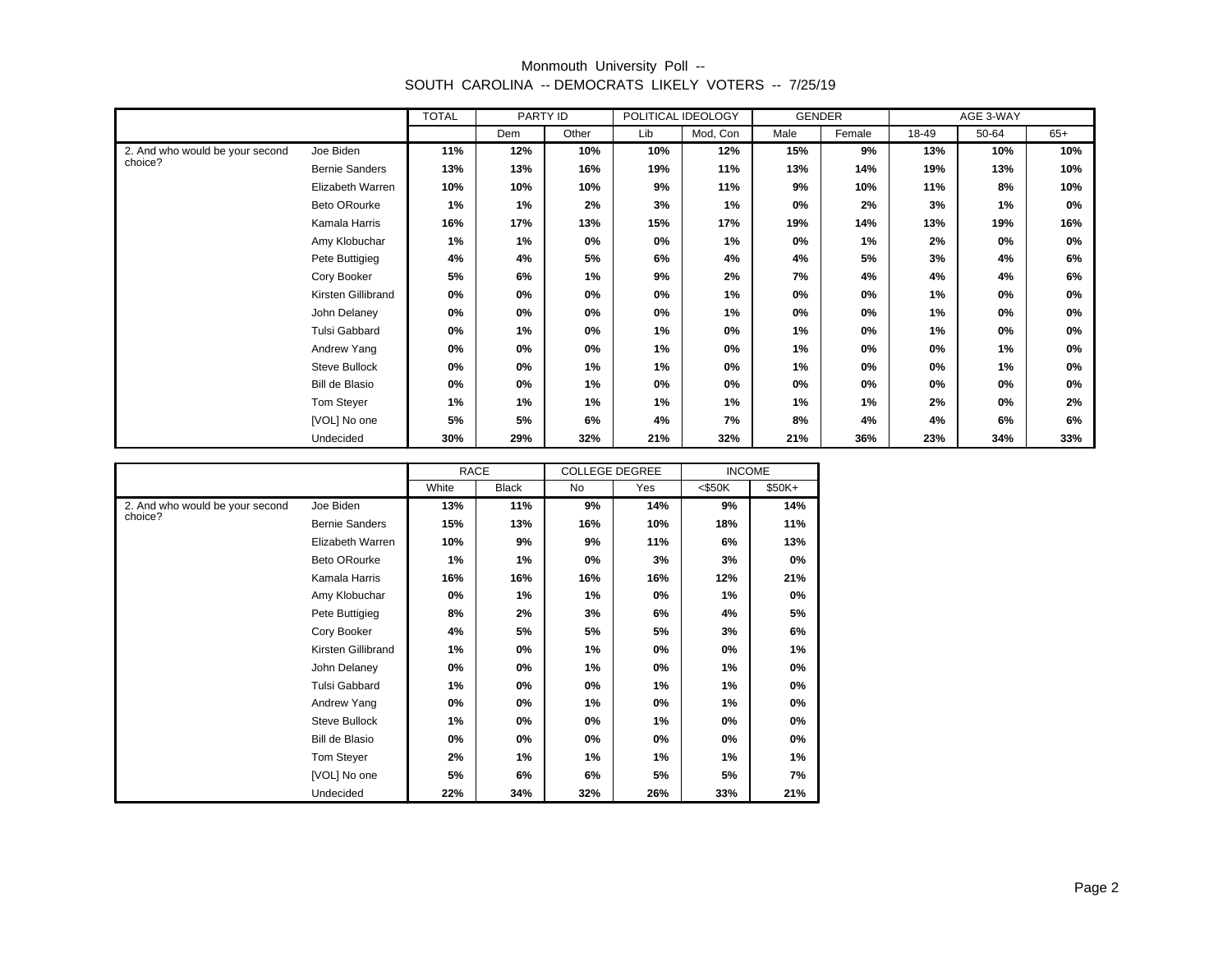|                                                                   |              | <b>TOTAL</b> | PARTY ID |       | POLITICAL IDEOLOGY |          | <b>GENDER</b> |        |       | AGE 3-WAY |       |
|-------------------------------------------------------------------|--------------|--------------|----------|-------|--------------------|----------|---------------|--------|-------|-----------|-------|
|                                                                   |              |              | Dem      | Other | Lib                | Mod. Con | Male          | Female | 18-49 | 50-64     | $65+$ |
| 3A. [Please tell me if your general                               | Favorable    | 79%          | 79%      | 80%   | 75%                | 84%      | 81%           | 77%    | 73%   | 81%       | 84%   |
| impression is favorable or<br>unfavorable, or if you don't really | Unfavorable  | 9%           | 9%       | 10%   | 16%                | 5%       | 9%            | 9%     | 19%   | 5%        | 5%    |
| have an opinion]: Former Vice<br>President Joe Biden?             | No opinion   | 10%          | 11%      | 10%   | 8%                 | 10%      | 7%            | 12%    | 8%    | 13%       | 10%   |
|                                                                   | Not heard of | 1%           | 1%       | 0%    | 1%                 | 1%       | 2%            | 1%     | $1\%$ | 1%        | $1\%$ |

|                                                                   |              | <b>RACE</b> |              | <b>COLLEGE DEGREE</b> |     | <b>INCOME</b> |         |
|-------------------------------------------------------------------|--------------|-------------|--------------|-----------------------|-----|---------------|---------|
|                                                                   |              | White       | <b>Black</b> | No                    | Yes | $<$ \$50K     | $$50K+$ |
| 3A. [Please tell me if your general                               | Favorable    | 74%         | 82%          | 79%                   | 80% | 77%           | 83%     |
| impression is favorable or<br>unfavorable, or if you don't really | Unfavorable  | 19%         | 4%           | 8%                    | 11% | 11%           | 10%     |
| have an opinion!: Former Vice<br>President Joe Biden?             | No opinion   | 7%          | 12%          | 11%                   | 9%  | 11%           | 7%      |
|                                                                   | Not heard of | 0%          | 2%           | 1%                    | 1%  | $1\%$         | 0%      |

|                                                                   |              | <b>TOTAL</b> | PARTY ID |       | POLITICAL IDEOLOGY |          | <b>GENDER</b> |        |       | AGE 3-WAY |       |
|-------------------------------------------------------------------|--------------|--------------|----------|-------|--------------------|----------|---------------|--------|-------|-----------|-------|
|                                                                   |              |              | Dem      | Other | Lib                | Mod. Con | Male          | Female | 18-49 | 50-64     | $65+$ |
| 3B. [Please tell me if your general                               | Favorable    | 67%          | 68%      | 66%   | 76%                | 64%      | 73%           | 64%    | 76%   | 67%       | 61%   |
| impression is favorable or<br>unfavorable, or if you don't really | Unfavorable  | 14%          | 13%      | 18%   | 11%                | 17%      | 12%           | 15%    | 10%   | 15%       | 16%   |
| have an opinion]: Vermont<br>Senator Bernie Sanders?              | No opinion   | 16%          | 17%      | 16%   | 11%                | 19%      | 14%           | 18%    | 11%   | 17%       | 20%   |
|                                                                   | Not heard of | 2%           | 3%       | 0%    | 2%                 | 1%       | 1%            | 3%     | 3%    | 1%        | 3%    |

|                                                                   |              | RACE                  |     | <b>COLLEGE DEGREE</b> |       | <b>INCOME</b> |         |  |
|-------------------------------------------------------------------|--------------|-----------------------|-----|-----------------------|-------|---------------|---------|--|
|                                                                   |              | White<br><b>Black</b> |     | No                    | Yes   | <\$50K        | $$50K+$ |  |
| 3B. [Please tell me if your general                               | Favorable    | 64%                   | 68% | 68%                   | 69%   | 74%           | 65%     |  |
| impression is favorable or<br>unfavorable, or if you don't really | Unfavorable  | 23%                   | 9%  | 10%                   | 19%   | 8%            | 18%     |  |
| have an opinion]: Vermont<br>Senator Bernie Sanders?              | No opinion   | 12%                   | 19% | 19%                   | 11%   | 16%           | 15%     |  |
|                                                                   | Not heard of | 1%                    | 3%  | 3%                    | $1\%$ | 1%            | 3%      |  |

|                                                                           |              | <b>TOTAL</b> | PARTY ID |       | POLITICAL IDEOLOGY |          | <b>GENDER</b> |        |       | AGE 3-WAY |       |
|---------------------------------------------------------------------------|--------------|--------------|----------|-------|--------------------|----------|---------------|--------|-------|-----------|-------|
|                                                                           |              |              | Dem      | Other | Lib                | Mod. Con | Male          | Female | 18-49 | 50-64     | $65+$ |
| 3C. [Please tell me if your                                               | Favorable    | 67%          | 66%      | 69%   | 77%                | 63%      | 67%           | 66%    | 69%   | 56%       | 75%   |
| general impression is favorable or<br>unfavorable, or if you don't really | Unfavorable  | 7%           | 8%       | 7%    | 7%                 | 8%       | 12%           | 5%     | 4%    | 13%       | 5%    |
| have an opinion!: Massachusetts<br>Senator Elizabeth Warren?              | No opinion   | 16%          | 16%      | 16%   | 9%                 | 19%      | 14%           | 17%    | 16%   | 19%       | 12%   |
|                                                                           | Not heard of | 10%          | 10%      | 8%    | 7%                 | 10%      | 7%            | 12%    | 12%   | 11%       | 8%    |

|                                                                           |              | <b>RACE</b> |              | <b>COLLEGE DEGREE</b> |     | <b>INCOME</b> |         |
|---------------------------------------------------------------------------|--------------|-------------|--------------|-----------------------|-----|---------------|---------|
|                                                                           |              | White       | <b>Black</b> | No                    | Yes | $<$ \$50K     | $$50K+$ |
| 3C. [Please tell me if your                                               | Favorable    | 85%         | 56%          | 59%                   | 78% | 61%           | 75%     |
| general impression is favorable or<br>unfavorable, or if you don't really | Unfavorable  | 9%          | 7%           | 8%                    | 6%  | 7%            | 7%      |
| have an opinion!: Massachusetts<br>Senator Elizabeth Warren?              | No opinion   | 6%          | 21%          | 18%                   | 11% | 17%           | 13%     |
|                                                                           | Not heard of | 0%          | 15%          | 14%                   | 5%  | 16%           | 5%      |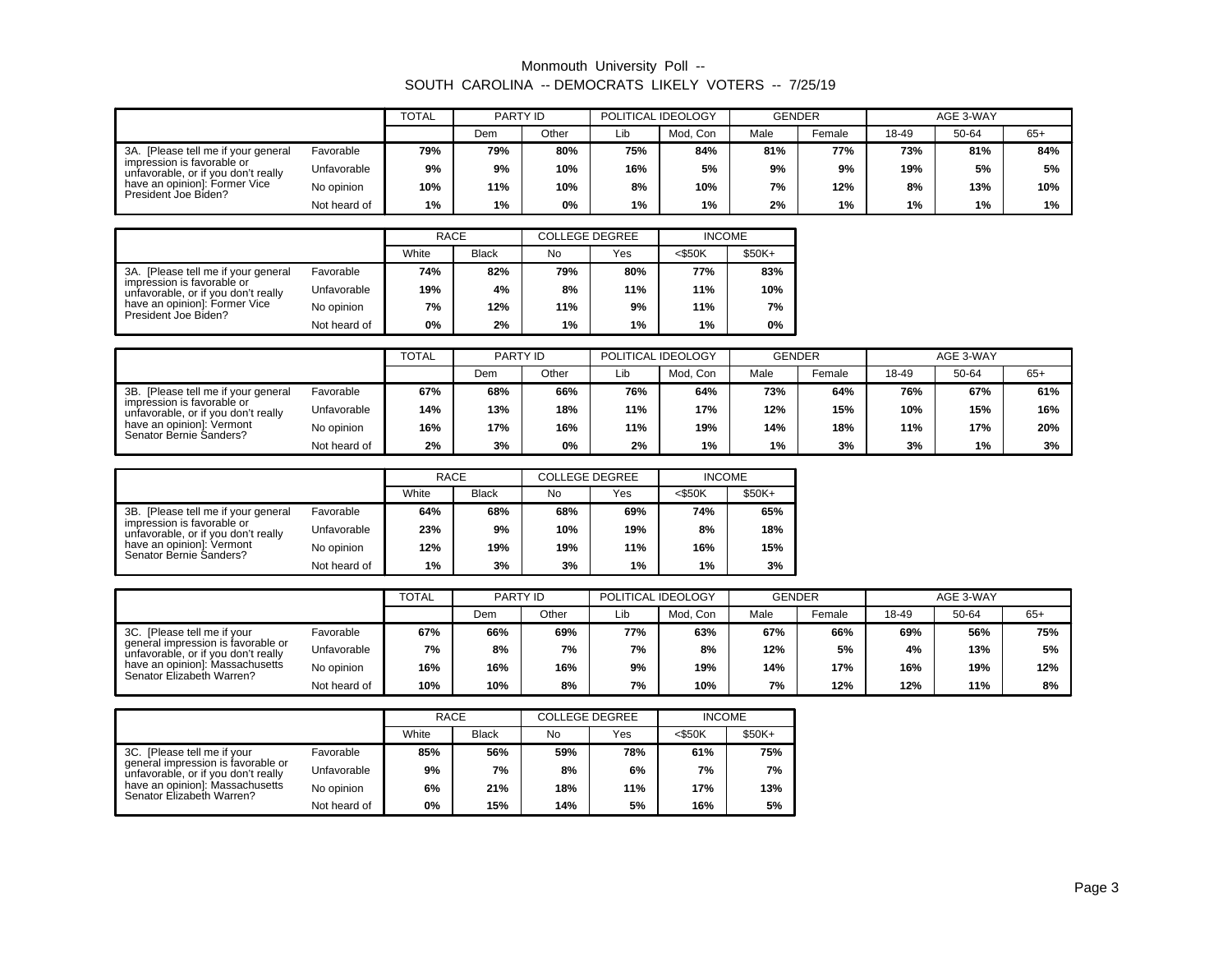|                                                                           |              | <b>TOTAL</b> | PARTY ID |       | POLITICAL IDEOLOGY |          | <b>GENDER</b> |        |       | AGE 3-WAY |       |
|---------------------------------------------------------------------------|--------------|--------------|----------|-------|--------------------|----------|---------------|--------|-------|-----------|-------|
|                                                                           |              |              | Dem      | Other | Lib                | Mod. Con | Male          | Female | 18-49 | 50-64     | $65+$ |
| 3D. [Please tell me if your                                               | Favorable    | 32%          | 31%      | 36%   | 42%                | 28%      | 33%           | 31%    | 34%   | 34%       | 28%   |
| general impression is favorable or<br>unfavorable, or if you don't really | Unfavorable  | 18%          | 17%      | 19%   | 17%                | 19%      | 21%           | 16%    | 18%   | 15%       | 20%   |
| have an opinion]: Former Texas<br>Congressman Beto O'Rourke?              | No opinion   | 28%          | 28%      | 26%   | 28%                | 26%      | 25%           | 29%    | 20%   | 29%       | 33%   |
|                                                                           | Not heard of | 23%          | 24%      | 18%   | 13%                | 27%      | 21%           | 24%    | 28%   | 22%       | 18%   |

|                                                                           |              | <b>RACE</b> |              | <b>COLLEGE DEGREE</b> |     | <b>INCOME</b> |         |
|---------------------------------------------------------------------------|--------------|-------------|--------------|-----------------------|-----|---------------|---------|
|                                                                           |              | White       | <b>Black</b> | No                    | Yes | $<$ \$50K     | $$50K+$ |
| 3D. [Please tell me if your                                               | Favorable    | 44%         | 24%          | 24%                   | 42% | 20%           | 42%     |
| general impression is favorable or<br>unfavorable, or if you don't really | Unfavorable  | 29%         | 13%          | 17%                   | 19% | 17%           | 20%     |
| have an opinion!: Former Texas<br>Congressman Beto O'Rourke?              | No opinion   | 16%         | 33%          | 28%                   | 27% | 29%           | 24%     |
|                                                                           | Not heard of | 11%         | 30%          | 31%                   | 13% | 34%           | 13%     |

|                                                                   |              | <b>TOTAL</b> | PARTY ID |       | POLITICAL IDEOLOGY |          | <b>GENDER</b> |        |       | AGE 3-WAY |       |
|-------------------------------------------------------------------|--------------|--------------|----------|-------|--------------------|----------|---------------|--------|-------|-----------|-------|
|                                                                   |              |              | Dem      | Other | Lib                | Mod, Con | Male          | Female | 18-49 | 50-64     | $65+$ |
| 3E. [Please tell me if your general                               | Favorable    | 64%          | 62%      | 71%   | 74%                | 60%      | 70%           | 60%    | 68%   | 61%       | 63%   |
| impression is favorable or<br>unfavorable, or if you don't really | Unfavorable  | 6%           | 6%       | 5%    | 5%                 | 6%       | 6%            | 6%     | 5%    | 7%        | 5%    |
| have an opinion]: California<br>Senator Kamala Harris?            | No opinion   | 18%          | 19%      | 14%   | 14%                | 19%      | 15%           | 19%    | 17%   | 18%       | 18%   |
|                                                                   | Not heard of | 13%          | 13%      | 9%    | 7%                 | 14%      | 10%           | 14%    | 9%    | 14%       | 13%   |

|                                                                   |              | <b>RACE</b> |              | <b>COLLEGE DEGREE</b> |     | <b>INCOME</b> |         |
|-------------------------------------------------------------------|--------------|-------------|--------------|-----------------------|-----|---------------|---------|
|                                                                   |              | White       | <b>Black</b> | No                    | Yes | <\$50K        | $$50K+$ |
| 3E. [Please tell me if your general]                              | Favorable    | 77%         | 56%          | 53%                   | 78% | 51%           | 77%     |
| impression is favorable or<br>unfavorable, or if you don't really | Unfavorable  | 5%          | 7%           | 7%                    | 4%  | 8%            | 4%      |
| have an opinion]: California<br>Senator Kamala Harris?            | No opinion   | 11%         | 22%          | 22%                   | 12% | 22%           | 13%     |
|                                                                   | Not heard of | 7%          | 15%          | 18%                   | 5%  | 19%           | 6%      |

|                                                                   |              | <b>TOTAL</b> | PARTY ID |       | POLITICAL IDEOLOGY |          | <b>GENDER</b> |        |       | AGE 3-WAY |       |
|-------------------------------------------------------------------|--------------|--------------|----------|-------|--------------------|----------|---------------|--------|-------|-----------|-------|
|                                                                   |              |              | Dem      | Other | Lib                | Mod, Con | Male          | Female | 18-49 | 50-64     | $65+$ |
| 3F. [Please tell me if your general                               | Favorable    | 32%          | 30%      | 39%   | 38%                | 30%      | 34%           | 31%    | 21%   | 33%       | 42%   |
| impression is favorable or<br>unfavorable, or if you don't really | Unfavorable  | 10%          | 10%      | 9%    | 9%                 | 11%      | 11%           | 9%     | 9%    | 11%       | 10%   |
| have an opinion]: Minnesota<br>Senator Amy Klobuchar?             | No opinion   | 28%          | 29%      | 25%   | 32%                | 24%      | 24%           | 30%    | 34%   | 24%       | 26%   |
|                                                                   | Not heard of | 30%          | 31%      | 26%   | 21%                | 35%      | 30%           | 30%    | 36%   | 32%       | 22%   |

|                                                                   |              | <b>RACE</b> |              | <b>COLLEGE DEGREE</b> |     | <b>INCOME</b> |         |
|-------------------------------------------------------------------|--------------|-------------|--------------|-----------------------|-----|---------------|---------|
|                                                                   |              | White       | <b>Black</b> | No                    | Yes | $<$ \$50K     | $$50K+$ |
| 3F. [Please tell me if your general]                              | Favorable    | 44%         | 26%          | 24%                   | 43% | 28%           | 37%     |
| impression is favorable or<br>unfavorable, or if you don't really | Unfavorable  | 13%         | 9%           | 12%                   | 8%  | 12%           | 8%      |
| have an opinion]: Minnesota<br>Senator Amy Klobuchar?             | No opinion   | 28%         | 28%          | 27%                   | 28% | 27%           | 28%     |
|                                                                   | Not heard of | 15%         | 38%          | 37%                   | 21% | 33%           | 27%     |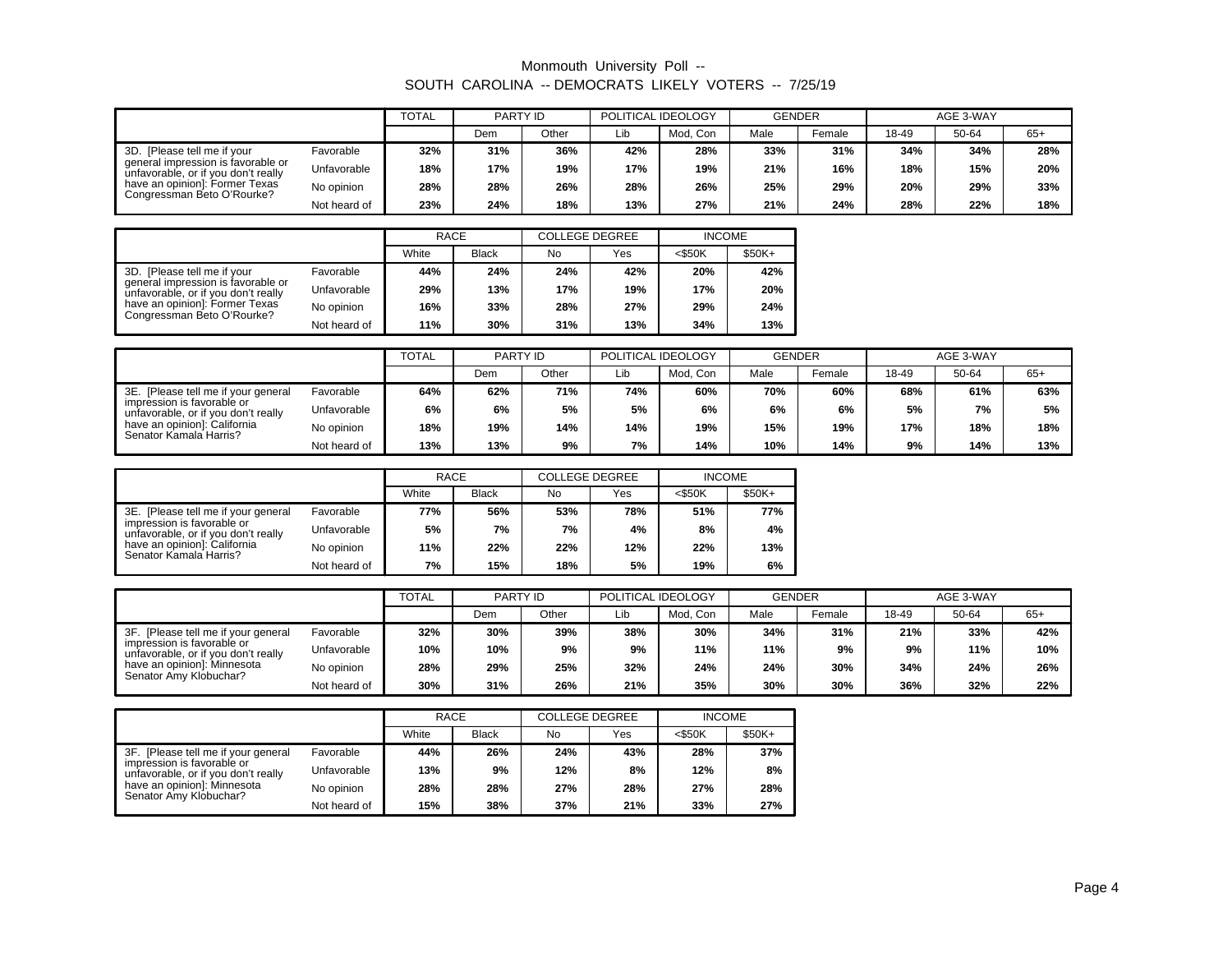|                                                                           |              | <b>TOTAL</b> | PARTY ID |       | POLITICAL IDEOLOGY |          | <b>GENDER</b> |        |       | AGE 3-WAY |       |
|---------------------------------------------------------------------------|--------------|--------------|----------|-------|--------------------|----------|---------------|--------|-------|-----------|-------|
|                                                                           |              |              | Dem      | Other | Lib                | Mod. Con | Male          | Female | 18-49 | 50-64     | $65+$ |
| 3G. [Please tell me if your                                               | Favorable    | 36%          | 36%      | 40%   | 53%                | 29%      | 37%           | 36%    | 36%   | 32%       | 42%   |
| general impression is favorable or<br>unfavorable, or if you don't really | Unfavorable  | 11%          | 9%       | 18%   | 8%                 | 13%      | 14%           | 9%     | 9%    | 13%       | 11%   |
| have an opinion]: South Bend,<br>Indiana Mayor Pete Buttigieg?            | No opinion   | 28%          | 30%      | 21%   | 23%                | 30%      | 25%           | 30%    | 28%   | 27%       | 29%   |
|                                                                           | Not heard of | 25%          | 25%      | 21%   | 16%                | 28%      | 24%           | 25%    | 27%   | 28%       | 19%   |

|                                                                           |              | <b>RACE</b> |              | <b>COLLEGE DEGREE</b> |     | <b>INCOME</b> |         |
|---------------------------------------------------------------------------|--------------|-------------|--------------|-----------------------|-----|---------------|---------|
|                                                                           |              | White       | <b>Black</b> | No                    | Yes | $<$ \$50K     | $$50K+$ |
| 3G. [Please tell me if your                                               | Favorable    | 63%         | 20%          | 26%                   | 51% | 23%           | 48%     |
| general impression is favorable or<br>unfavorable, or if you don't really | Unfavorable  | 11%         | 12%          | 11%                   | 12% | 9%            | 14%     |
| have an opinion!: South Bend.<br>Indiana Mayor Pete Buttigieg?            | No opinion   | 18%         | 34%          | 27%                   | 28% | 31%           | 24%     |
|                                                                           | Not heard of | 9%          | 34%          | 36%                   | 10% | 37%           | 15%     |

|                                                                           |              | TOTAL | PARTY ID |       | POLITICAL IDEOLOGY |          | <b>GENDER</b> |        |       | AGE 3-WAY |       |
|---------------------------------------------------------------------------|--------------|-------|----------|-------|--------------------|----------|---------------|--------|-------|-----------|-------|
|                                                                           |              |       | Dem      | Other | Lib                | Mod. Con | Male          | Female | 18-49 | 50-64     | $65+$ |
| 3H. [Please tell me if your                                               | Favorable    | 49%   | 49%      | 49%   | 58%                | 47%      | 56%           | 45%    | 47%   | 50%       | 50%   |
| general impression is favorable or<br>unfavorable, or if you don't really | Unfavorable  | 12%   | 12%      | 12%   | 14%                | 12%      | 11%           | 13%    | 11%   | 12%       | 14%   |
| have an opinion]: New Jersey<br>Senator Corv Booker?                      | No opinion   | 25%   | 24%      | 28%   | 20%                | 27%      | 21%           | 27%    | 22%   | 27%       | 25%   |
|                                                                           | Not heard of | 14%   | 15%      | 11%   | 8%                 | 15%      | 12%           | 15%    | 20%   | 11%       | 11%   |

|                                                                           |              | RACE  |              | <b>COLLEGE DEGREE</b> |     | <b>INCOME</b> |         |
|---------------------------------------------------------------------------|--------------|-------|--------------|-----------------------|-----|---------------|---------|
|                                                                           |              | White | <b>Black</b> | No.                   | Yes | <\$50K        | $$50K+$ |
| 3H. [Please tell me if your                                               | Favorable    | 55%   | 45%          | 40%                   | 61% | 38%           | 62%     |
| general impression is favorable or<br>unfavorable, or if you don't really | Unfavorable  | 18%   | 10%          | 13%                   | 12% | 17%           | 8%      |
| have an opinion]: New Jersey<br>Senator Cory Booker?                      | No opinion   | 19%   | 26%          | 27%                   | 22% | 24%           | 23%     |
|                                                                           | Not heard of | 8%    | 18%          | 21%                   | 6%  | 21%           | 7%      |

|                                                                   |              | <b>TOTAL</b> | PARTY ID |       | POLITICAL IDEOLOGY |          | <b>GENDER</b> |        |       | AGE 3-WAY |       |
|-------------------------------------------------------------------|--------------|--------------|----------|-------|--------------------|----------|---------------|--------|-------|-----------|-------|
|                                                                   |              |              | Dem      | Other | Lib                | Mod. Con | Male          | Female | 18-49 | 50-64     | $65+$ |
| 3I. [Please tell me if your general                               | Favorable    | 27%          | 27%      | 31%   | 37%                | 24%      | 33%           | 24%    | 31%   | 22%       | 30%   |
| impression is favorable or<br>unfavorable, or if you don't really | Unfavorable  | 17%          | 16%      | 20%   | 16%                | 18%      | 19%           | 15%    | 8%    | 22%       | 19%   |
| have an opinion]: New York<br>Senator Kirsten Gillibrand?         | No opinion   | 29%          | 30%      | 24%   | 27%                | 30%      | 20%           | 34%    | 26%   | 29%       | 31%   |
|                                                                   | Not heard of | 27%          | 27%      | 25%   | 21%                | 29%      | 27%           | 27%    | 35%   | 26%       | 20%   |

|                                                                   |              | RACE  |              | <b>COLLEGE DEGREE</b> |     | <b>INCOME</b> |         |
|-------------------------------------------------------------------|--------------|-------|--------------|-----------------------|-----|---------------|---------|
|                                                                   |              | White | <b>Black</b> | No                    | Yes | $<$ \$50K     | $$50K+$ |
| 3I. [Please tell me if your general                               | Favorable    | 43%   | 19%          | 20%                   | 38% | 19%           | 36%     |
| impression is favorable or<br>unfavorable, or if you don't really | Unfavorable  | 20%   | 15%          | 17%                   | 17% | 14%           | 20%     |
| have an opinion]: New York<br>Senator Kirsten Gillibrand?         | No opinion   | 27%   | 29%          | 27%                   | 29% | 29%           | 28%     |
|                                                                   | Not heard of | 10%   | 37%          | 36%                   | 16% | 39%           | 15%     |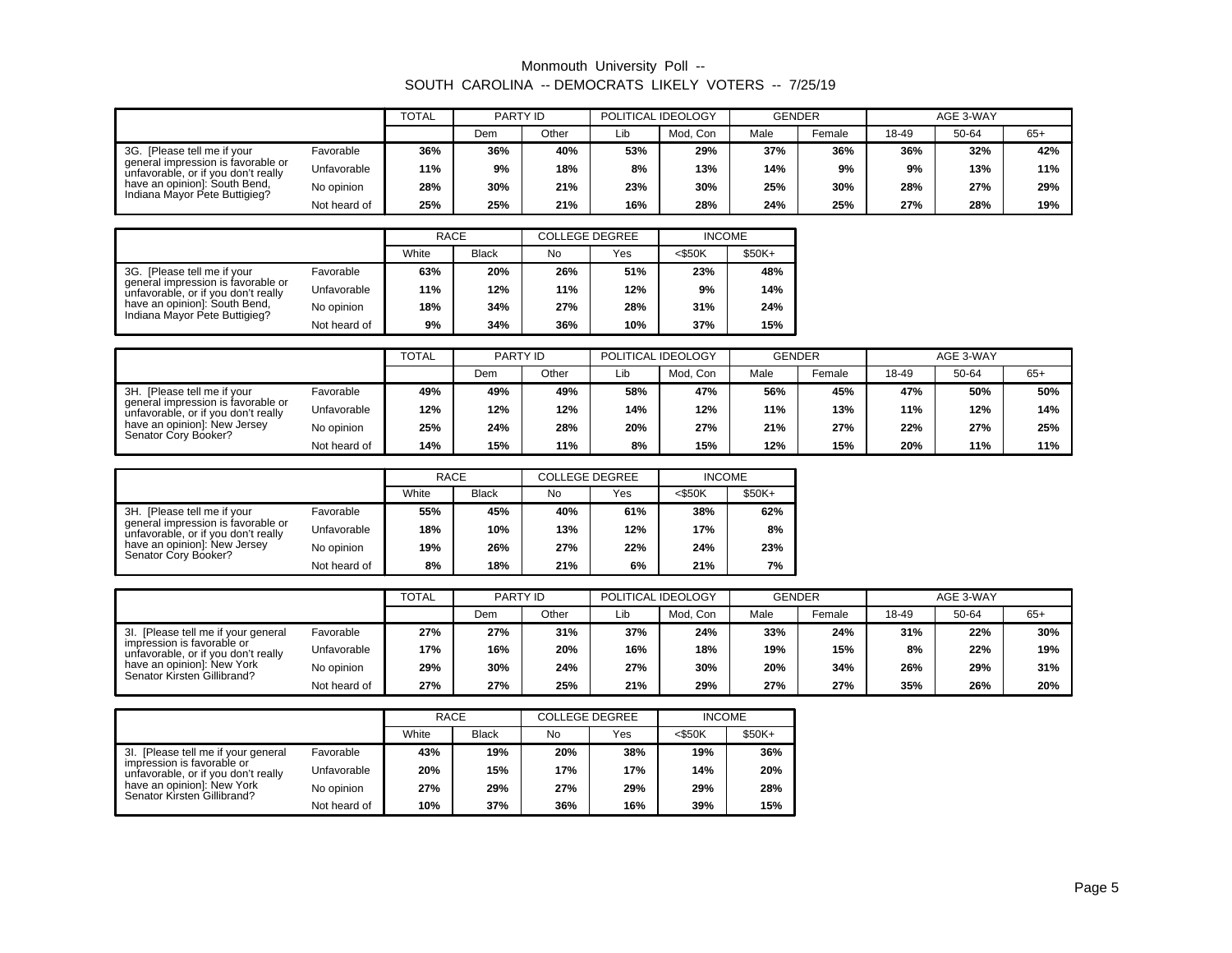|                                                                   |              | <b>TOTAL</b> | PARTY ID |       | POLITICAL IDEOLOGY |          | <b>GENDER</b> |        |       | AGE 3-WAY |       |
|-------------------------------------------------------------------|--------------|--------------|----------|-------|--------------------|----------|---------------|--------|-------|-----------|-------|
|                                                                   |              |              | Dem      | Other | Lib                | Mod. Con | Male          | Female | 18-49 | 50-64     | $65+$ |
| 3J. [Please tell me if your general                               | Favorable    | 31%          | 26%      | 48%   | 38%                | 28%      | 32%           | 30%    | 31%   | 30%       | 32%   |
| impression is favorable or<br>unfavorable, or if you don't really | Unfavorable  | 10%          | 10%      | 9%    | 8%                 | 12%      | 11%           | 9%     | 10%   | 11%       | 10%   |
| have an opinion]: Former cabinet<br>secretary Julián Castro?      | No opinion   | 33%          | 36%      | 22%   | 35%                | 31%      | 30%           | 34%    | 30%   | 31%       | 37%   |
|                                                                   | Not heard of | 27%          | 28%      | 21%   | 20%                | 29%      | 26%           | 27%    | 30%   | 29%       | 21%   |

|                                                                   |              | <b>RACE</b> |              | <b>COLLEGE DEGREE</b> |     | <b>INCOME</b> |         |
|-------------------------------------------------------------------|--------------|-------------|--------------|-----------------------|-----|---------------|---------|
|                                                                   |              | White       | <b>Black</b> | No                    | Yes | $<$ \$50K     | $$50K+$ |
| 3J. [Please tell me if your general                               | Favorable    | 39%         | 25%          | 20%                   | 45% | 23%           | 38%     |
| impression is favorable or<br>unfavorable, or if you don't really | Unfavorable  | 9%          | 11%          | 13%                   | 7%  | 12%           | 10%     |
| have an opinion]: Former cabinet<br>secretary Julián Castro?      | No opinion   | 34%         | 31%          | 33%                   | 32% | 31%           | 33%     |
|                                                                   | Not heard of | 18%         | 32%          | 35%                   | 16% | 34%           | 19%     |

|                                                                   |              | TOTAL | PARTY ID |       | POLITICAL IDEOLOGY |          | <b>GENDER</b> |        |       | AGE 3-WAY |       |
|-------------------------------------------------------------------|--------------|-------|----------|-------|--------------------|----------|---------------|--------|-------|-----------|-------|
|                                                                   |              |       | Dem      | Other | Lib                | Mod. Con | Male          | Female | 18-49 | 50-64     | $65+$ |
| 3K. [Please tell me if your general                               | Favorable    | 12%   | 12%      | 10%   | 12%                | 11%      | 15%           | 10%    | 11%   | 12%       | 12%   |
| impression is favorable or<br>unfavorable, or if you don't really | Unfavorable  | 11%   | 11%      | 11%   | 9%                 | 12%      | 13%           | 9%     | 9%    | 9%        | 14%   |
| have an opinion]: Former<br>Maryland Congressman John             | No opinion   | 45%   | 44%      | 50%   | 44%                | 46%      | 42%           | 46%    | 51%   | 44%       | 40%   |
| Delaney?                                                          | Not heard of | 33%   | 33%      | 29%   | 35%                | 30%      | 29%           | 35%    | 30%   | 35%       | 33%   |

|                                                                   |              | RACE  |              | <b>COLLEGE DEGREE</b> |     | <b>INCOME</b> |        |
|-------------------------------------------------------------------|--------------|-------|--------------|-----------------------|-----|---------------|--------|
|                                                                   |              | White | <b>Black</b> | No                    | Yes | <\$50K        | \$50K+ |
| 3K. [Please tell me if your general]                              | Favorable    | 14%   | 11%          | 10%                   | 14% | 11%           | 13%    |
| impression is favorable or<br>unfavorable, or if you don't really | Unfavorable  | 12%   | 11%          | 12%                   | 9%  | 10%           | 11%    |
| have an opinion]: Former<br>Maryland Congressman John             | No opinion   | 45%   | 44%          | 41%                   | 50% | 42%           | 49%    |
| Delanev?                                                          | Not heard of | 29%   | 35%          | 37%                   | 27% | 37%           | 27%    |

|                                                                   |              | <b>TOTAL</b> | PARTY ID |       | POLITICAL IDEOLOGY |          | <b>GENDER</b> |        |       | AGE 3-WAY |       |
|-------------------------------------------------------------------|--------------|--------------|----------|-------|--------------------|----------|---------------|--------|-------|-----------|-------|
|                                                                   |              |              | Dem      | Other | Lib                | Mod. Con | Male          | Female | 18-49 | 50-64     | $65+$ |
| . [Please tell me if your general<br>3L.                          | Favorable    | 12%          | 11%      | 16%   | 15%                | 11%      | 14%           | 10%    | 10%   | 11%       | 15%   |
| impression is favorable or<br>unfavorable, or if you don't really | Unfavorable  | 11%          | 10%      | 14%   | 10%                | 12%      | 15%           | 9%     | 4%    | 14%       | 16%   |
| have an opinion]: Former<br>Colorado Governor John                | No opinion   | 36%          | 37%      | 33%   | 39%                | 34%      | 38%           | 35%    | 34%   | 34%       | 39%   |
| Hickenlooper?                                                     | Not heard of | 41%          | 42%      | 37%   | 36%                | 43%      | 33%           | 46%    | 52%   | 42%       | 31%   |

|                                                                   |              | RACE  |              | <b>COLLEGE DEGREE</b> |     | <b>INCOME</b> |        |
|-------------------------------------------------------------------|--------------|-------|--------------|-----------------------|-----|---------------|--------|
|                                                                   |              | White | <b>Black</b> | No                    | Yes | $<$ \$50K     | \$50K+ |
| 3L. [Please tell me if your general                               | Favorable    | 20%   | 7%           | 5%                    | 21% | 10%           | 14%    |
| impression is favorable or<br>unfavorable, or if you don't really | Unfavorable  | 12%   | 11%          | 14%                   | 8%  | 11%           | 12%    |
| have an opinion]: Former<br>Colorado Governor John                | No opinion   | 38%   | 35%          | 33%                   | 39% | 33%           | 37%    |
| Hickenlooper?                                                     | Not heard of | 30%   | 47%          | 48%                   | 33% | 47%           | 36%    |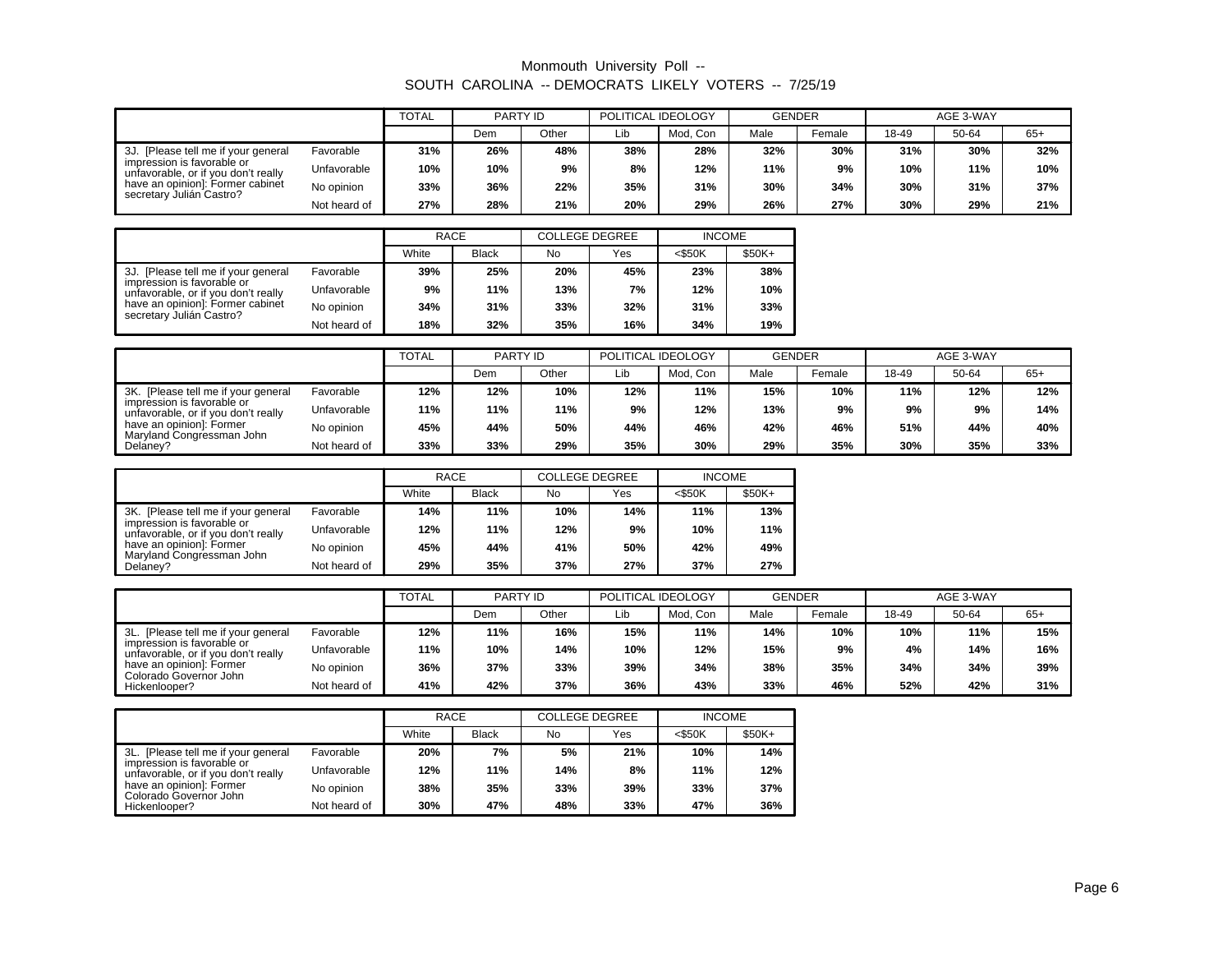|                                                                           |              | TOTAL | PARTY ID |       |     | POLITICAL IDEOLOGY | <b>GENDER</b> |        |       | AGE 3-WAY |       |
|---------------------------------------------------------------------------|--------------|-------|----------|-------|-----|--------------------|---------------|--------|-------|-----------|-------|
|                                                                           |              |       | Dem      | Other | Lib | Mod. Con           | Male          | Female | 18-49 | 50-64     | $65+$ |
| 3M. [Please tell me if your                                               | Favorable    | 20%   | 19%      | 24%   | 27% | 17%                | 26%           | 17%    | 24%   | 17%       | 20%   |
| general impression is favorable or<br>unfavorable, or if you don't really | Unfavorable  | 13%   | 11%      | 17%   | 11% | 14%                | 15%           | 11%    | 9%    | 15%       | 14%   |
| have an opinion]: Hawaii<br>Congresswoman Tulsi Gabbard?                  | No opinion   | 33%   | 34%      | 30%   | 33% | 33%                | 29%           | 36%    | 31%   | 32%       | 36%   |
|                                                                           | Not heard of | 34%   | 35%      | 29%   | 29% | 36%                | 30%           | 37%    | 35%   | 37%       | 30%   |

|                                                                           |              | <b>RACE</b> |              | <b>COLLEGE DEGREE</b> |     | <b>INCOME</b> |         |
|---------------------------------------------------------------------------|--------------|-------------|--------------|-----------------------|-----|---------------|---------|
|                                                                           |              | White       | <b>Black</b> | No                    | Yes | $<$ \$50K     | $$50K+$ |
| 3M.<br>[Please tell me if your                                            | Favorable    | 28%         | 15%          | 15%                   | 27% | 16%           | 26%     |
| general impression is favorable or<br>unfavorable, or if you don't really | Unfavorable  | 15%         | 12%          | 12%                   | 14% | 12%           | 13%     |
| have an opinion]: Hawaii<br>Congresswoman Tulsi Gabbard?                  | No opinion   | 32%         | 33%          | 31%                   | 35% | 37%           | 29%     |
|                                                                           | Not heard of | 24%         | 40%          | 42%                   | 24% | 36%           | 31%     |

|                                                                           |              | TOTAL | PARTY ID |       | POLITICAL IDEOLOGY |          | <b>GENDER</b> |        |       | AGE 3-WAY |       |
|---------------------------------------------------------------------------|--------------|-------|----------|-------|--------------------|----------|---------------|--------|-------|-----------|-------|
|                                                                           |              |       | Dem      | Other | Lib                | Mod. Con | Male          | Female | 18-49 | 50-64     | $65+$ |
| 3N. [Please tell me if your                                               | Favorable    | 11%   | 11%      | 11%   | 15%                | 10%      | 15%           | 9%     | 9%    | 8%        | 16%   |
| general impression is favorable or<br>unfavorable, or if you don't really | Unfavorable  | 10%   | 10%      | 13%   | 10%                | 11%      | 13%           | 9%     | 5%    | 15%       | 11%   |
| have an opinion]: Washington<br>Governor Jay Inslee?                      | No opinion   | 32%   | 34%      | 28%   | 34%                | 30%      | 31%           | 33%    | 32%   | 30%       | 34%   |
|                                                                           | Not heard of | 46%   | 45%      | 49%   | 41%                | 49%      | 41%           | 49%    | 55%   | 46%       | 38%   |

|                                                                           |              | <b>RACE</b> |              | <b>COLLEGE DEGREE</b> |     | <b>INCOME</b> |         |
|---------------------------------------------------------------------------|--------------|-------------|--------------|-----------------------|-----|---------------|---------|
|                                                                           |              | White       | <b>Black</b> | No                    | Yes | $<$ \$50K     | $$50K+$ |
| 3N. [Please tell me if your                                               | Favorable    | 18%         | 7%           | 7%                    | 17% | 8%            | 15%     |
| general impression is favorable or<br>unfavorable, or if you don't really | Unfavorable  | 9%          | 12%          | 13%                   | 8%  | 11%           | 11%     |
| have an opinion]: Washington<br>Governor Jay Inslee?                      | No opinion   | 37%         | 30%          | 27%                   | 38% | 30%           | 34%     |
|                                                                           | Not heard of | 37%         | 51%          | 53%                   | 37% | 52%           | 40%     |

|                                                                           |              | <b>TOTAL</b> | PARTY ID |       | POLITICAL IDEOLOGY |          | <b>GENDER</b> |        | AGE 3-WAY |       |       |
|---------------------------------------------------------------------------|--------------|--------------|----------|-------|--------------------|----------|---------------|--------|-----------|-------|-------|
|                                                                           |              |              | Dem      | Other | Lib                | Mod. Con | Male          | Female | 18-49     | 50-64 | $65+$ |
| 3O. [Please tell me if your                                               | Favorable    | 13%          | 13%      | 14%   | 20%                | 9%       | 17%           | 10%    | 15%       | 10%   | 14%   |
| general impression is favorable or<br>unfavorable, or if you don't really | Unfavorable  | 14%          | 13%      | 19%   | 16%                | 13%      | 14%           | 14%    | 11%       | 14%   | 17%   |
| have an opinion]: Entrepreneur<br>Andrew Yang?                            | No opinion   | 34%          | 36%      | 26%   | 32%                | 34%      | 27%           | 37%    | 31%       | 34%   | 36%   |
|                                                                           | Not heard of | 40%          | 39%      | 41%   | 32%                | 44%      | 41%           | 38%    | 43%       | 42%   | 34%   |

|                                                                           |              | <b>RACE</b> |              | <b>COLLEGE DEGREE</b> |     | <b>INCOME</b> |         |
|---------------------------------------------------------------------------|--------------|-------------|--------------|-----------------------|-----|---------------|---------|
|                                                                           |              | White       | <b>Black</b> | No                    | Yes | $<$ \$50K     | $$50K+$ |
| 30. [Please tell me if your                                               | Favorable    | 19%         | 10%          | 7%                    | 20% | 11%           | 15%     |
| general impression is favorable or<br>unfavorable, or if you don't really | Unfavorable  | 21%         | 11%          | 16%                   | 12% | 14%           | 16%     |
| have an opinion]: Entrepreneur<br>Andrew Yang?                            | No opinion   | 31%         | 35%          | 31%                   | 36% | 31%           | 34%     |
|                                                                           | Not heard of | 30%         | 44%          | 46%                   | 31% | 44%           | 35%     |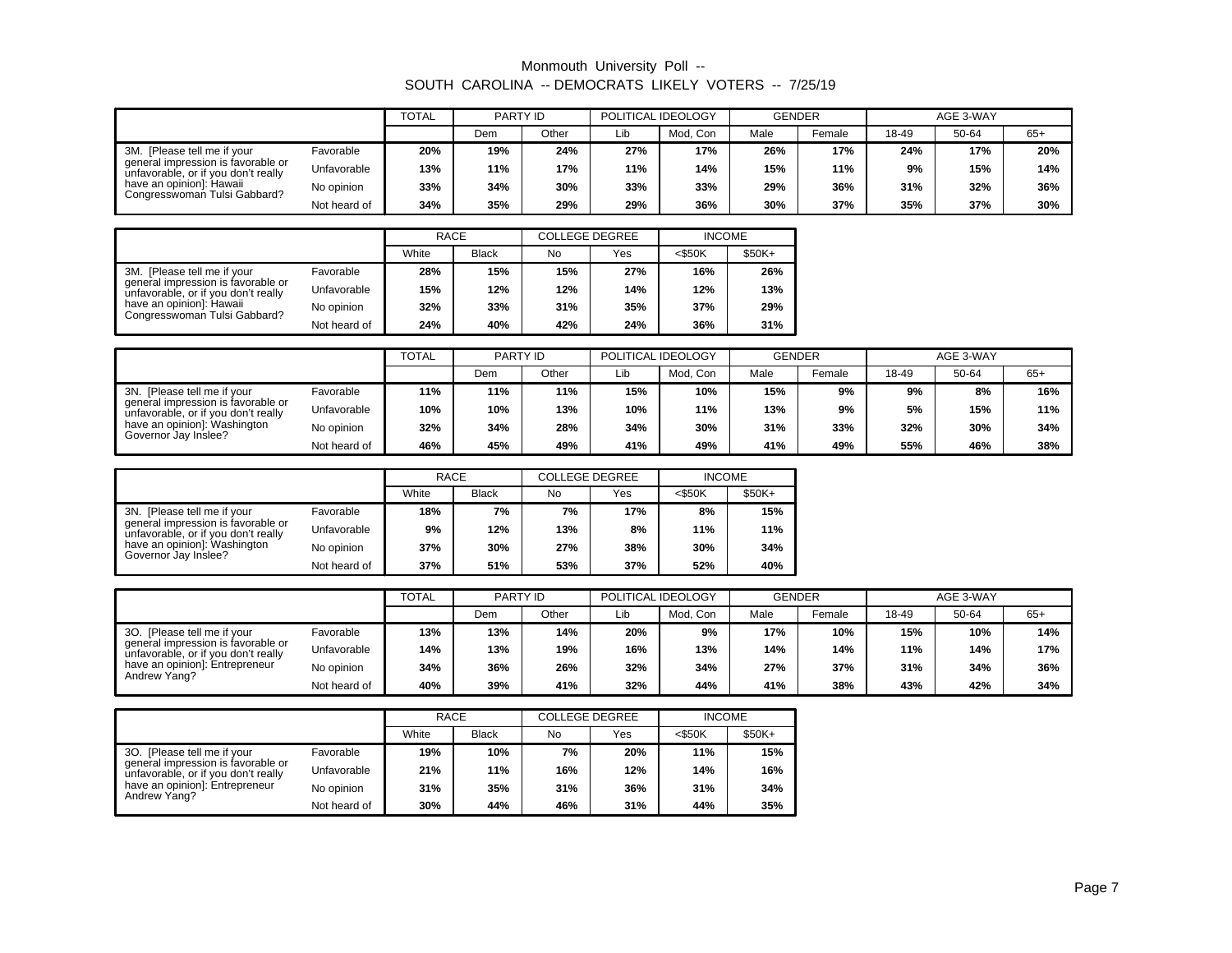|                                                                   |              | <b>TOTAL</b> | PARTY ID |       | POLITICAL IDEOLOGY |          | <b>GENDER</b> |        |       | AGE 3-WAY |       |
|-------------------------------------------------------------------|--------------|--------------|----------|-------|--------------------|----------|---------------|--------|-------|-----------|-------|
|                                                                   |              |              | Dem      | Other | Lib                | Mod. Con | Male          | Female | 18-49 | 50-64     | $65+$ |
| 3P. [Please tell me if your general                               | Favorable    | 9%           | 9%       | 8%    | 11%                | 7%       | 10%           | 8%     | 11%   | 7%        | 8%    |
| impression is favorable or<br>unfavorable, or if you don't really | Unfavorable  | 18%          | 18%      | 19%   | 20%                | 18%      | 22%           | 16%    | 12%   | 20%       | 23%   |
| have an opinion]: Author<br>Marianne Williamson?                  | No opinion   | 32%          | 33%      | 30%   | 35%                | 29%      | 26%           | 35%    | 32%   | 31%       | 33%   |
|                                                                   | Not heard of | 42%          | 41%      | 43%   | 34%                | 46%      | 42%           | 41%    | 45%   | 42%       | 37%   |

|                                                                   |              | <b>RACE</b> |              | <b>COLLEGE DEGREE</b> |     | <b>INCOME</b> |         |
|-------------------------------------------------------------------|--------------|-------------|--------------|-----------------------|-----|---------------|---------|
|                                                                   |              | White       | <b>Black</b> | No                    | Yes | $<$ \$50K     | $$50K+$ |
| 3P. [Please tell me if your general]                              | Favorable    | 8%          | 9%           | 8%                    | 10% | 10%           | 9%      |
| impression is favorable or<br>unfavorable, or if you don't really | Unfavorable  | 29%         | 13%          | 18%                   | 19% | 16%           | 21%     |
| have an opinion]: Author<br>Marianne Williamson?                  | No opinion   | 26%         | 34%          | 29%                   | 35% | 34%           | 29%     |
|                                                                   | Not heard of | 36%         | 44%          | 45%                   | 36% | 40%           | 41%     |

|                                                                           |              | <b>TOTAL</b> | PARTY ID |       | POLITICAL IDEOLOGY |          | <b>GENDER</b> |        |       | AGE 3-WAY |       |
|---------------------------------------------------------------------------|--------------|--------------|----------|-------|--------------------|----------|---------------|--------|-------|-----------|-------|
|                                                                           |              |              | Dem      | Other | Lib                | Mod. Con | Male          | Female | 18-49 | 50-64     | $65+$ |
| . [Please tell me if your<br>3Q.                                          | Favorable    | 3%           | 3%       | 3%    | 5%                 | 2%       | 5%            | 2%     | 4%    | 3%        | 3%    |
| general impression is favorable or<br>unfavorable, or if you don't really | Unfavorable  | 11%          | 11%      | 13%   | 5%                 | 16%      | 15%           | 9%     | 7%    | 11%       | 16%   |
| have an opinion]: Miramar, Florida<br>Mayor Wayne Messam?                 | No opinion   | 25%          | 26%      | 24%   | 27%                | 23%      | 25%           | 25%    | 21%   | 25%       | 30%   |
|                                                                           | Not heard of | 60%          | 60%      | 60%   | 63%                | 59%      | 54%           | 64%    | 67%   | 62%       | 52%   |

|                                                                           |              | <b>RACE</b> |              | <b>COLLEGE DEGREE</b> |     | <b>INCOME</b> |         |
|---------------------------------------------------------------------------|--------------|-------------|--------------|-----------------------|-----|---------------|---------|
|                                                                           |              | White       | <b>Black</b> | No                    | Yes | <\$50K        | $$50K+$ |
| 3Q. [Please tell me if your                                               | Favorable    | 3%          | 3%           | 2%                    | 5%  | 3%            | 4%      |
| general impression is favorable or<br>unfavorable, or if you don't really | Unfavorable  | 10%         | 13%          | 13%                   | 9%  | 11%           | 11%     |
| have an opinion]: Miramar, Florida<br>Mayor Wayne Messam?                 | No opinion   | 23%         | 26%          | 21%                   | 30% | 25%           | 24%     |
|                                                                           | Not heard of | 64%         | 58%          | 64%                   | 56% | 61%           | 61%     |

|                                                                           |              | <b>TOTAL</b> | PARTY ID |       | POLITICAL IDEOLOGY |          | <b>GENDER</b> |                    |       | AGE 3-WAY |       |
|---------------------------------------------------------------------------|--------------|--------------|----------|-------|--------------------|----------|---------------|--------------------|-------|-----------|-------|
|                                                                           |              |              | Dem      | Other | Lib                | Mod. Con | Male          | <sup>⊏</sup> emale | 18-49 | 50-64     | $65+$ |
| 3R. [Please tell me if your                                               | Favorable    | 4%           | 5%       | 3%    | 4%                 | 4%       | 6%            | 3%                 | 6%    | 4%        | 3%    |
| general impression is favorable or<br>unfavorable, or if you don't really | Unfavorable  | 10%          | 10%      | 10%   | 7%                 | 13%      | 13%           | 8%                 | 5%    | 12%       | 13%   |
| have an opinion]: Former Alaska<br>Senator Mike Gravel?                   | No opinion   | 32%          | 32%      | 33%   | 32%                | 31%      | 33%           | 32%                | 32%   | 28%       | 36%   |
|                                                                           | Not heard of | 53%          | 53%      | 53%   | 57%                | 51%      | 47%           | 56%                | 57%   | 56%       | 48%   |

|                                                                           |              | <b>RACE</b> |              | <b>COLLEGE DEGREE</b> |     | <b>INCOME</b> |         |
|---------------------------------------------------------------------------|--------------|-------------|--------------|-----------------------|-----|---------------|---------|
|                                                                           |              | White       | <b>Black</b> | No                    | Yes | $<$ \$50K     | $$50K+$ |
| 3R. [Please tell me if your                                               | Favorable    | 5%          | 3%           | 2%                    | 7%  | 6%            | 4%      |
| general impression is favorable or<br>unfavorable, or if you don't really | Unfavorable  | 6%          | 14%          | 15%                   | 5%  | 12%           | 9%      |
| have an opinion]: Former Alaska<br>Senator Mike Gravel?                   | No opinion   | 30%         | 32%          | 29%                   | 35% | 31%           | 31%     |
|                                                                           | Not heard of | 58%         | 51%          | 54%                   | 53% | 51%           | 56%     |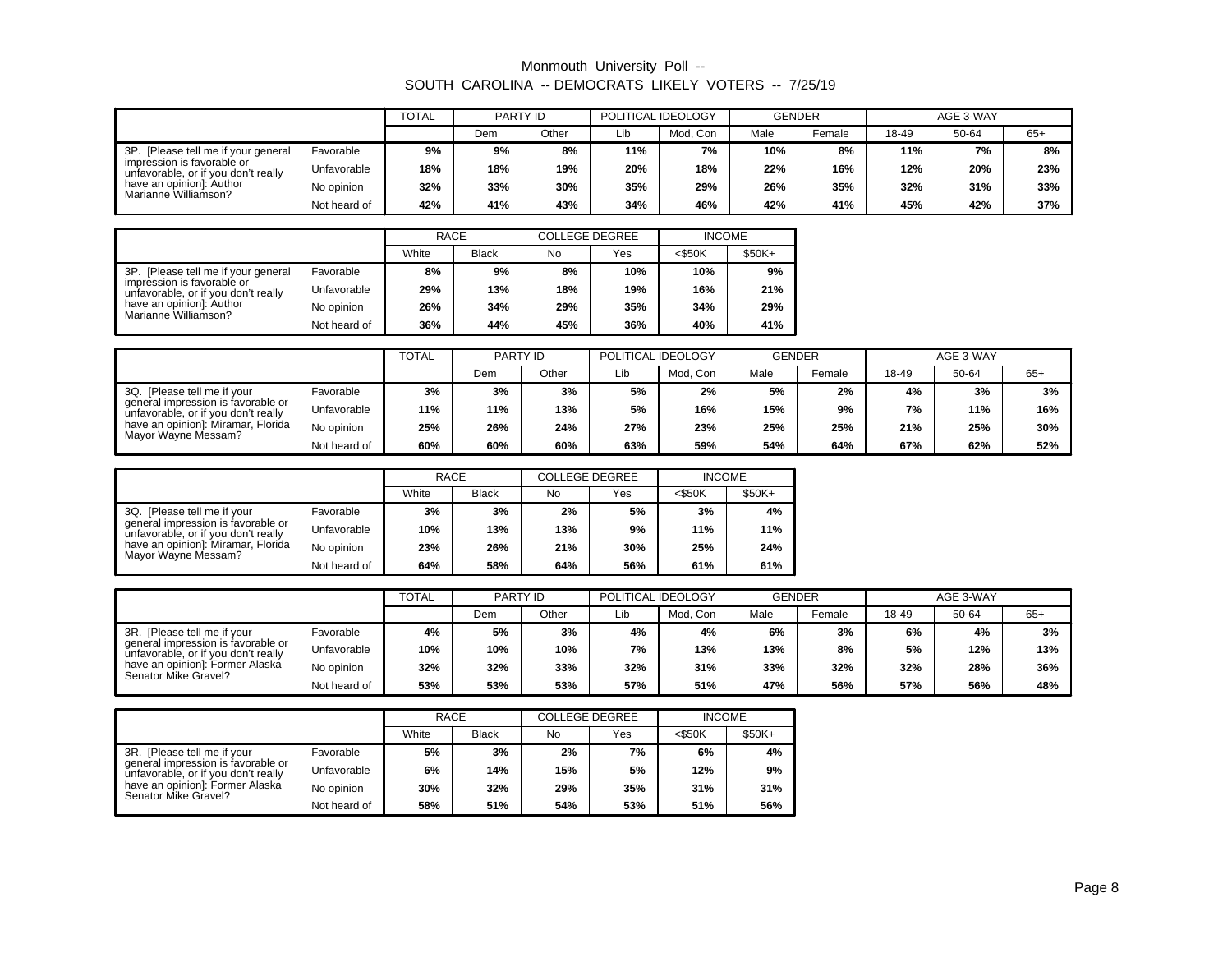|                                                                   |              | <b>TOTAL</b> | PARTY ID |       | POLITICAL IDEOLOGY |          | <b>GENDER</b> |        |       | AGE 3-WAY |       |
|-------------------------------------------------------------------|--------------|--------------|----------|-------|--------------------|----------|---------------|--------|-------|-----------|-------|
|                                                                   |              |              | Dem      | Other | Lib                | Mod. Con | Male          | Female | 18-49 | 50-64     | $65+$ |
| 3S. [Please tell me if your general                               | Favorable    | 17%          | 18%      | 15%   | 18%                | 18%      | 21%           | 15%    | 15%   | 17%       | 20%   |
| impression is favorable or<br>unfavorable, or if you don't really | Unfavorable  | 13%          | 13%      | 12%   | 12%                | 13%      | 13%           | 13%    | 8%    | 12%       | 18%   |
| have an opinion]: Ohio<br>Congressman Tim Ryan?                   | No opinion   | 41%          | 40%      | 48%   | 38%                | 43%      | 40%           | 42%    | 39%   | 44%       | 40%   |
|                                                                   | Not heard of | 29%          | 30%      | 25%   | 32%                | 26%      | 26%           | 30%    | 38%   | 27%       | 22%   |

|                                                                   |              | <b>RACE</b> |              | <b>COLLEGE DEGREE</b> |     | <b>INCOME</b> |         |
|-------------------------------------------------------------------|--------------|-------------|--------------|-----------------------|-----|---------------|---------|
|                                                                   |              | White       | <b>Black</b> | No                    | Yes | $<$ \$50K     | $$50K+$ |
| 3S. [Please tell me if your general]                              | Favorable    | 24%         | 14%          | 15%                   | 21% | 19%           | 17%     |
| impression is favorable or<br>unfavorable, or if you don't really | Unfavorable  | 14%         | 12%          | 15%                   | 10% | 11%           | 14%     |
| have an opinion]: Ohio<br>Congressman Tim Ryan?                   | No opinion   | 38%         | 42%          | 37%                   | 46% | 35%           | 45%     |
|                                                                   | Not heard of | 24%         | 31%          | 33%                   | 23% | 34%           | 23%     |

|                                                                   |              | TOTAL | PARTY ID |       | POLITICAL IDEOLOGY |          | <b>GENDER</b> |        |       | AGE 3-WAY |       |
|-------------------------------------------------------------------|--------------|-------|----------|-------|--------------------|----------|---------------|--------|-------|-----------|-------|
|                                                                   |              |       | Dem      | Other | Lib                | Mod. Con | Male          | Female | 18-49 | 50-64     | $65+$ |
| 3T. [Please tell me if your general]                              | Favorable    | 6%    | 6%       | 3%    | 8%                 | 5%       | 8%            | 4%     | 5%    | 3%        | 8%    |
| impression is favorable or<br>unfavorable, or if you don't really | Unfavorable  | 9%    | 8%       | 11%   | 6%                 | 11%      | 13%           | 6%     | 2%    | 10%       | 14%   |
| have an opinion]: Massachusetts<br>Congressman Seth Moulton?      | No opinion   | 33%   | 32%      | 36%   | 32%                | 33%      | 27%           | 37%    | 30%   | 34%       | 35%   |
|                                                                   | Not heard of | 53%   | 53%      | 50%   | 55%                | 51%      | 52%           | 53%    | 63%   | 53%       | 43%   |

|                                                                   |              | RACE  |              | <b>COLLEGE DEGREE</b> |     | <b>INCOME</b> |         |
|-------------------------------------------------------------------|--------------|-------|--------------|-----------------------|-----|---------------|---------|
|                                                                   |              | White | <b>Black</b> | No                    | Yes | <\$50K        | $$50K+$ |
| 3T. [Please tell me if your general]                              | Favorable    | 8%    | 4%           | 4%                    | 8%  | 6%            | 5%      |
| impression is favorable or<br>unfavorable, or if you don't really | Unfavorable  | 8%    | 9%           | 11%                   | 6%  | 10%           | 7%      |
| have an opinion]: Massachusetts<br>Congressman Seth Moulton?      | No opinion   | 32%   | 33%          | 27%                   | 40% | 31%           | 34%     |
|                                                                   | Not heard of | 52%   | 54%          | 58%                   | 46% | 53%           | 54%     |

|                                                                           |              | <b>TOTAL</b> | PARTY ID |       | POLITICAL IDEOLOGY |          | <b>GENDER</b> |        |       | AGE 3-WAY |       |
|---------------------------------------------------------------------------|--------------|--------------|----------|-------|--------------------|----------|---------------|--------|-------|-----------|-------|
|                                                                           |              |              | Dem      | Other | Lib                | Mod. Con | Male          | Female | 18-49 | 50-64     | $65+$ |
| 3U. [Please tell me if your                                               | Favorable    | 5%           | 6%       | 2%    | 5%                 | 4%       | 6%            | 4%     | 2%    | 7%        | 5%    |
| general impression is favorable or<br>unfavorable, or if you don't really | Unfavorable  | 9%           | 9%       | 9%    | 6%                 | 12%      | 12%           | 8%     | 6%    | 11%       | 12%   |
| have an opinion]: Former<br>Pennsylvania Congressman Joe                  | No opinion   | 32%          | 32%      | 34%   | 29%                | 34%      | 28%           | 35%    | 34%   | 30%       | 33%   |
| Sestak?                                                                   | Not heard of | 54%          | 53%      | 54%   | 60%                | 50%      | 53%           | 54%    | 57%   | 53%       | 50%   |

|                                                                           |              | <b>RACE</b> |              | <b>COLLEGE DEGREE</b> |     | <b>INCOME</b> |         |
|---------------------------------------------------------------------------|--------------|-------------|--------------|-----------------------|-----|---------------|---------|
|                                                                           |              |             | <b>Black</b> | No                    | Yes | $<$ \$50K     | $$50K+$ |
| 3U. [Please tell me if your                                               | Favorable    | 5%          | 5%           | 4%                    | 5%  | 5%            | 4%      |
| general impression is favorable or<br>unfavorable, or if you don't really | Unfavorable  | 9%          | 11%          | 12%                   | 7%  | 10%           | 9%      |
| have an opinion]: Former<br>Pennsylvania Congressman Joe                  | No opinion   | 31%         | 32%          | 24%                   | 41% | 31%           | 33%     |
| Sestak?                                                                   | Not heard of | 55%         | 52%          | 59%                   | 47% | 53%           | 53%     |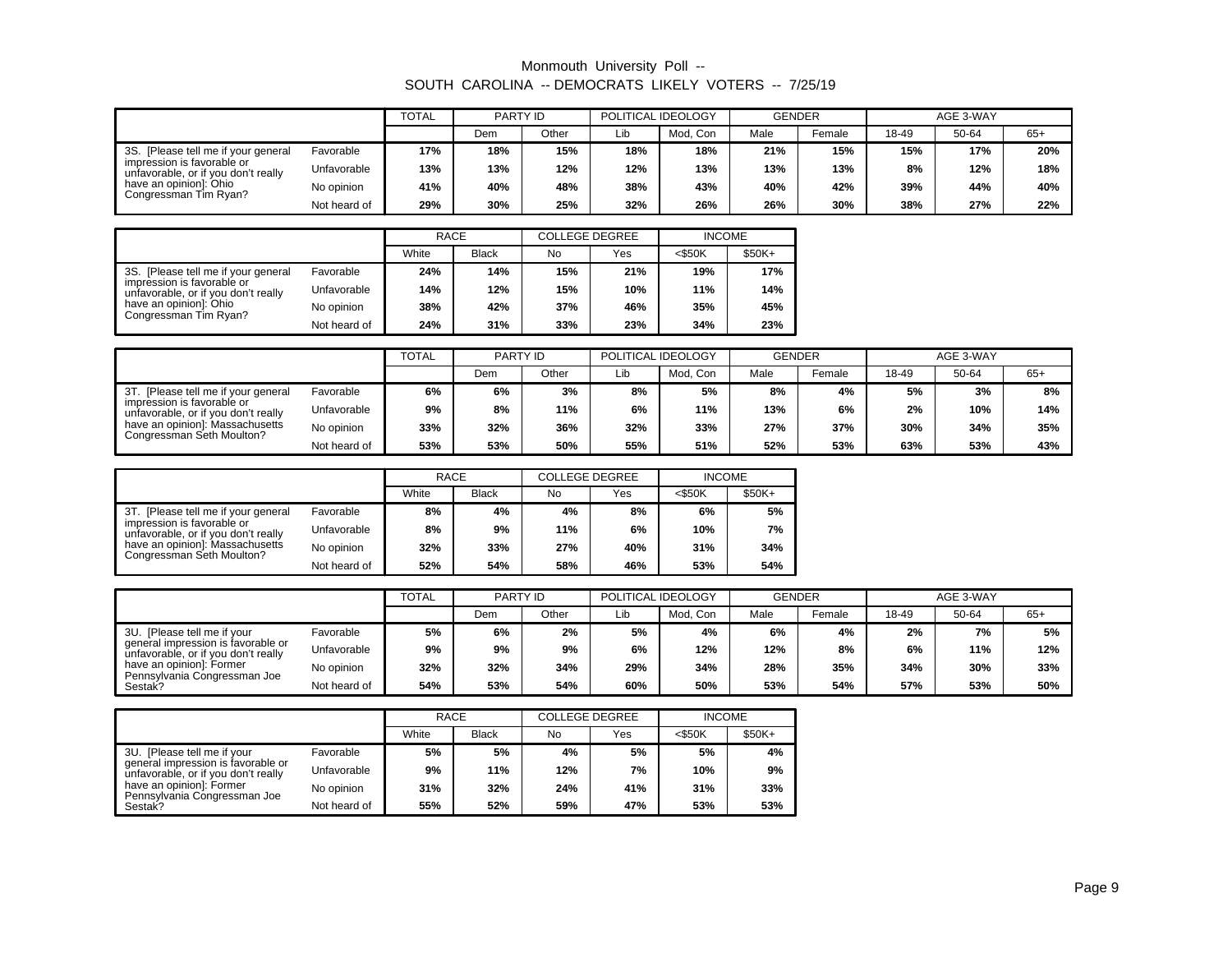|                                                                   |              | <b>TOTAL</b> | PARTY ID |       | POLITICAL IDEOLOGY |          | <b>GENDER</b> |                    |       | AGE 3-WAY |       |
|-------------------------------------------------------------------|--------------|--------------|----------|-------|--------------------|----------|---------------|--------------------|-------|-----------|-------|
|                                                                   |              |              | Dem      | Other | Lib                | Mod. Con | Male          | <sup>=</sup> emale | 18-49 | 50-64     | $65+$ |
| 3V. [Please tell me if your general                               | Favorable    | 9%           | 7%       | 13%   | 11%                | 8%       | 10%           | 8%                 | 6%    | 8%        | 12%   |
| impression is favorable or<br>unfavorable, or if you don't really | Unfavorable  | 10%          | 10%      | 9%    | 7%                 | 12%      | 14%           | 7%                 | 4%    | 10%       | 15%   |
| have an opinion]: Montana<br>Governor Steve Bullock?              | No opinion   | 37%          | 38%      | 34%   | 38%                | 35%      | 33%           | 39%                | 35%   | 34%       | 40%   |
|                                                                   | Not heard of | 45%          | 45%      | 44%   | 44%                | 45%      | 43%           | 46%                | 55%   | 48%       | 32%   |

|                                                                   |              | <b>RACE</b> |              | <b>COLLEGE DEGREE</b> |     | <b>INCOME</b> |         |
|-------------------------------------------------------------------|--------------|-------------|--------------|-----------------------|-----|---------------|---------|
|                                                                   |              | White       | <b>Black</b> | No                    | Yes | $<$ \$50K     | $$50K+$ |
| 3V. [Please tell me if your general]                              | Favorable    | 17%         | 4%           | 4%                    | 15% | 7%            | 10%     |
| impression is favorable or<br>unfavorable, or if you don't really | Unfavorable  | 7%          | 13%          | 12%                   | 7%  | 9%            | 11%     |
| have an opinion!: Montana<br>Governor Steve Bullock?              | No opinion   | 35%         | 37%          | 33%                   | 41% | 39%           | 32%     |
|                                                                   | Not heard of | 42%         | 46%          | 51%                   | 38% | 45%           | 46%     |

|                                                                           |              | <b>TOTAL</b> | PARTY ID |       |     | POLITICAL IDEOLOGY | <b>GENDER</b> |        |       | AGE 3-WAY |       |
|---------------------------------------------------------------------------|--------------|--------------|----------|-------|-----|--------------------|---------------|--------|-------|-----------|-------|
|                                                                           |              |              | Dem      | Other | Lib | Mod. Con           | Male          | Female | 18-49 | 50-64     | $65+$ |
| 3W. [Please tell me if your                                               | Favorable    | 15%          | 15%      | 13%   | 20% | 13%                | 19%           | 12%    | 16%   | 11%       | 17%   |
| general impression is favorable or<br>unfavorable, or if you don't really | Unfavorable  | 8%           | 7%       | 12%   | 5%  | 9%                 | 11%           | 6%     | 2%    | 10%       | 11%   |
| have an opinion]: Colorado<br>Senator Michael Bennet?                     | No opinion   | 32%          | 32%      | 34%   | 31% | 31%                | 28%           | 34%    | 31%   | 28%       | 36%   |
|                                                                           | Not heard of | 45%          | 46%      | 40%   | 43% | 47%                | 42%           | 48%    | 51%   | 50%       | 36%   |

|                                                                           |              | RACE  |              | <b>COLLEGE DEGREE</b> |     | <b>INCOME</b> |         |  |
|---------------------------------------------------------------------------|--------------|-------|--------------|-----------------------|-----|---------------|---------|--|
|                                                                           |              | White | <b>Black</b> | <b>No</b>             | Yes | <\$50K        | $$50K+$ |  |
| 3W. [Please tell me if your                                               | Favorable    | 21%   | 11%          | 9%                    | 23% | 12%           | 20%     |  |
| general impression is favorable or<br>unfavorable, or if you don't really | Unfavorable  | 4%    | 11%          | 10%                   | 6%  | 9%            | 7%      |  |
| have an opinion!: Colorado<br>Senator Michael Bennet?                     | No opinion   | 29%   | 32%          | 29%                   | 34% | 31%           | 30%     |  |
|                                                                           | Not heard of | 46%   | 46%          | 52%                   | 37% | 47%           | 43%     |  |

|                                                                   |              | <b>TOTAL</b> | PARTY ID |       | POLITICAL IDEOLOGY |          | <b>GENDER</b> |        |       | AGE 3-WAY |       |
|-------------------------------------------------------------------|--------------|--------------|----------|-------|--------------------|----------|---------------|--------|-------|-----------|-------|
|                                                                   |              |              | Dem      | Other | Lib                | Mod, Con | Male          | Female | 18-49 | 50-64     | $65+$ |
| 3X. [Please tell me if your general                               | Favorable    | 24%          | 24%      | 26%   | 28%                | 23%      | 28%           | 22%    | 25%   | 22%       | 26%   |
| impression is favorable or<br>unfavorable, or if you don't really | Unfavorable  | 26%          | 24%      | 33%   | 26%                | 27%      | 33%           | 22%    | 25%   | 22%       | 30%   |
| have an opinion]: New York City<br>Mayor Bill de Blasio?          | No opinion   | 31%          | 33%      | 26%   | 31%                | 30%      | 26%           | 35%    | 30%   | 34%       | 30%   |
|                                                                   | Not heard of | 19%          | 19%      | 15%   | 14%                | 19%      | 14%           | 21%    | 21%   | 21%       | 14%   |

|                                                                   |              | <b>RACE</b> |              | <b>COLLEGE DEGREE</b> |     | <b>INCOME</b> |         |
|-------------------------------------------------------------------|--------------|-------------|--------------|-----------------------|-----|---------------|---------|
|                                                                   |              | White       | <b>Black</b> | No                    | Yes | $<$ \$50K     | $$50K+$ |
| 3X. [Please tell me if your general                               | Favorable    | 24%         | 25%          | 19%                   | 32% | 20%           | 30%     |
| impression is favorable or<br>unfavorable, or if you don't really | Unfavorable  | 41%         | 19%          | 26%                   | 27% | 23%           | 30%     |
| have an opinion]: New York City<br>Mayor Bill de Blasio?          | No opinion   | 26%         | 32%          | 30%                   | 31% | 30%           | 31%     |
|                                                                   | Not heard of | 9%          | 25%          | 25%                   | 10% | 27%           | 10%     |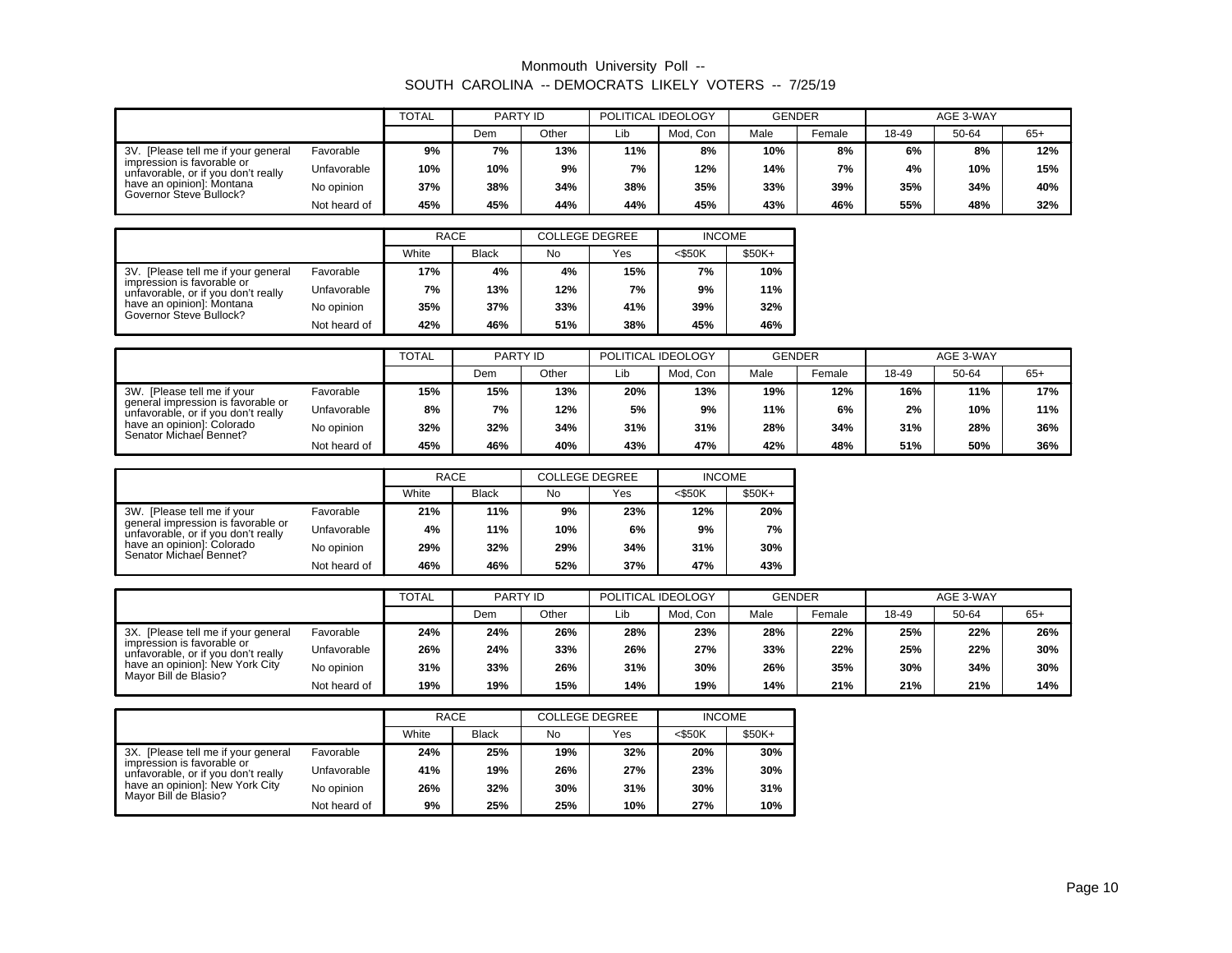|                                                                                                                                                                        |              | <b>TOTAL</b> | PARTY ID |       | POLITICAL IDEOLOGY |          | <b>GENDER</b> |        | AGE 3-WAY |       |       |
|------------------------------------------------------------------------------------------------------------------------------------------------------------------------|--------------|--------------|----------|-------|--------------------|----------|---------------|--------|-----------|-------|-------|
|                                                                                                                                                                        |              |              | Dem      | Other | ∟ib                | Mod. Con | Male          | Female | 18-49     | 50-64 | $65+$ |
| 3Y. [Please tell me if your general<br>impression is favorable or<br>unfavorable, or if you don't really<br>have an opinion]: Former hedge<br>fund manager Tom Steyer? | Favorable    | 21%          | 21%      | 20%   | 21%                | 21%      | 26%           | 18%    | 12%       | 24%   | 26%   |
|                                                                                                                                                                        | Unfavorable  | 17%          | 15%      | 23%   | 22%                | 15%      | 15%           | 17%    | 16%       | 16%   | 18%   |
|                                                                                                                                                                        | No opinion   | 28%          | 29%      | 24%   | 29%                | 26%      | 26%           | 29%    | 29%       | 28%   | 27%   |
|                                                                                                                                                                        | Not heard of | 34%          | 35%      | 33%   | 28%                | 38%      | 33%           | 35%    | 43%       | 31%   | 29%   |

|                                                                                                                                 |              |     | <b>RACE</b><br><b>COLLEGE DEGREE</b> |     |     | <b>INCOME</b> |         |
|---------------------------------------------------------------------------------------------------------------------------------|--------------|-----|--------------------------------------|-----|-----|---------------|---------|
|                                                                                                                                 |              |     | <b>Black</b>                         | No  | Yes | $<$ \$50K     | $$50K+$ |
| 3Y. [Please tell me if your general]                                                                                            | Favorable    | 25% | 19%                                  | 21% | 20% | 19%           | 23%     |
| impression is favorable or<br>unfavorable, or if you don't really<br>have an opinion]: Former hedge<br>fund manager Tom Steyer? | Unfavorable  | 27% | 12%                                  | 16% | 18% | 14%           | 19%     |
|                                                                                                                                 | No opinion   | 26% | 30%                                  | 25% | 31% | 27%           | 28%     |
|                                                                                                                                 | Not heard of | 23% | 40%                                  | 38% | 30% | 40%           | 30%     |

|                                                                                                                                                                                                                                            |                                                 | <b>TOTAL</b><br>POLITICAL IDEOLOGY<br>PARTY ID |     |       | <b>GENDER</b> |          | AGE 3-WAY |        |       |       |
|--------------------------------------------------------------------------------------------------------------------------------------------------------------------------------------------------------------------------------------------|-------------------------------------------------|------------------------------------------------|-----|-------|---------------|----------|-----------|--------|-------|-------|
|                                                                                                                                                                                                                                            |                                                 |                                                | Dem | Other | Lib           | Mod, Con | Male      | Female | 18-49 | 50-64 |
| 4. Which type of candidate would<br>you prefer if you had to make a<br>choice: a Democrat you agree<br>with on most issues but would<br>have a hard time beating Donald<br>Trump or a Democrat you do not<br>agree with on most issues but | Agrees with but hard time beating<br>Trump      | 23%                                            | 21% | 35%   | 22%           | 25%      | 24%       | 23%    | 33%   | 23%   |
|                                                                                                                                                                                                                                            | Do not agree with but stronger<br>against Trump | 65%                                            | 67% | 54%   | 68%           | 62%      | 63%       | 66%    | 60%   | 64%   |
|                                                                                                                                                                                                                                            | [VOL] Rejects choice                            | 4%                                             | 4%  | 2%    | 6%            | 2%       | 7%        | 2%     | $1\%$ | 3%    |
| would be a stronger candidate<br>against 1                                                                                                                                                                                                 | [VOL] Dont Know                                 | 8%                                             | 8%  | 9%    | 4%            | 10%      | 7%        | 9%     | 6%    | 10%   |

|                                                                                                  |                                                 | AGE 3-WAY<br>RACE |       | <b>COLLEGE DEGREE</b> |           | <b>INCOME</b> |           |        |
|--------------------------------------------------------------------------------------------------|-------------------------------------------------|-------------------|-------|-----------------------|-----------|---------------|-----------|--------|
|                                                                                                  |                                                 | $65+$             | White | <b>Black</b>          | <b>No</b> | Yes           | $<$ \$50K | \$50K+ |
| 4. Which type of candidate would<br>you prefer if you had to make a                              | Agrees with but hard time beating<br>Trump      | 16%               | 21%   | 25%                   | 23%       | 25%           | 26%       | 21%    |
| choice: a Democrat you agree<br>with on most issues but would<br>have a hard time beating Donald | Do not agree with but stronger<br>against Trump | 69%               | 73%   | 60%                   | 64%       | 65%           | 59%       | 71%    |
| Trump or a Democrat you do not<br>agree with on most issues but                                  | [VOL] Rejects choice                            | 7%                | 4%    | 3%                    | 3%        | 5%            | 5%        | 3%     |
| would be a stronger candidate<br>against T                                                       | [VOL] Dont Know                                 | 9%                | $1\%$ | 12%                   | 10%       | 6%            | 10%       | 6%     |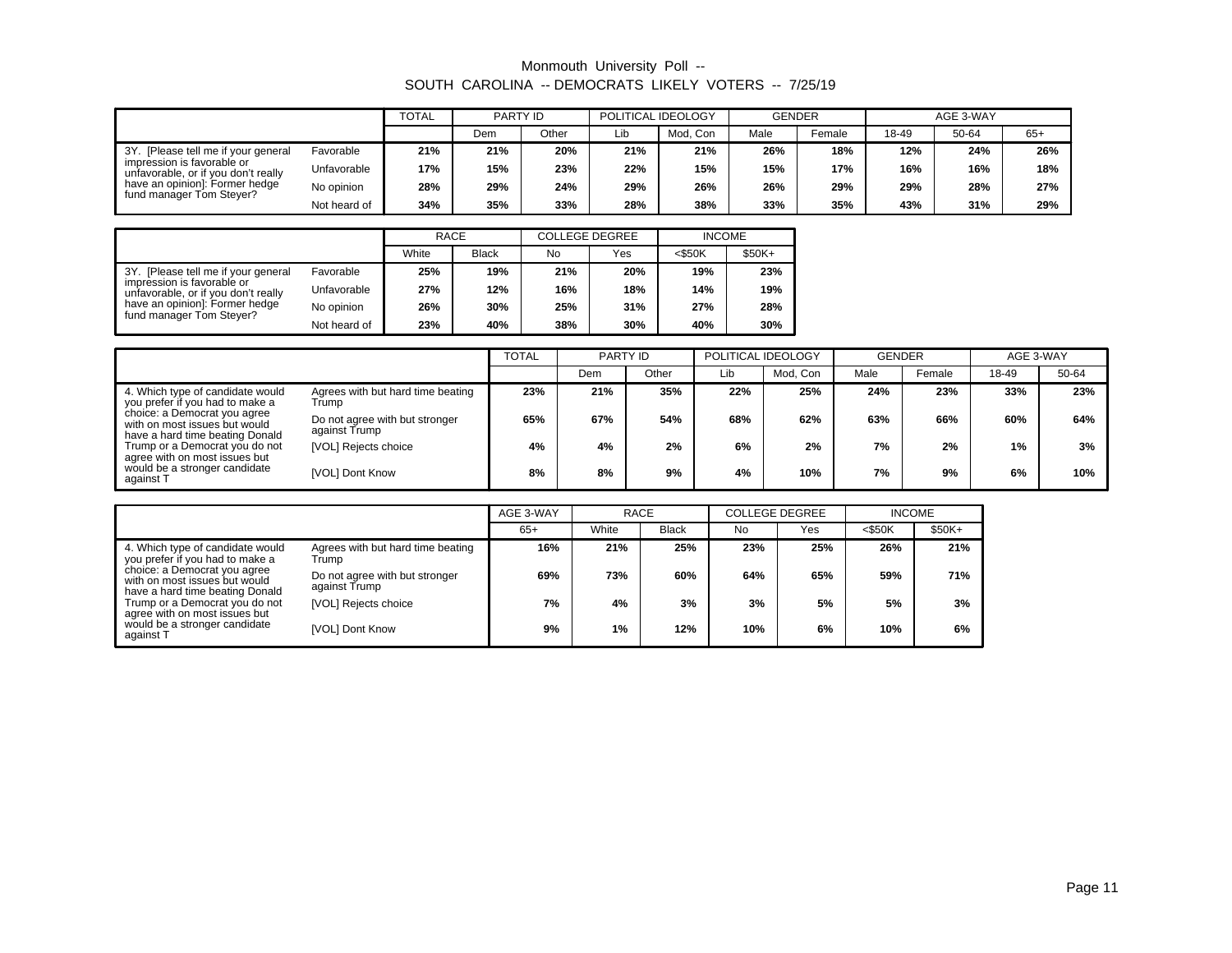|                                                               |                                | <b>TOTAL</b><br>PARTY ID |       | POLITICAL IDEOLOGY |     | <b>GENDER</b> |      | AGE 3-WAY |       |       |
|---------------------------------------------------------------|--------------------------------|--------------------------|-------|--------------------|-----|---------------|------|-----------|-------|-------|
|                                                               |                                |                          | Dem   | Other              | Lib | Mod, Con      | Male | Female    | 18-49 | 50-64 |
| 5. What are the one or two most                               | Jobs, unemployment             | 14%                      | 14%   | 13%                | 10% | 16%           | 17%  | 12%       | 15%   | 15%   |
| important issues to you in<br>deciding who to support for the | Bills, food, groceries         | 1%                       | 1%    | 3%                 | 1%  | 1%            | 1%   | 2%        | 3%    | 0%    |
| Democratic nomination? [DO NOT<br>READ LIST. ACCEPT MULTIPLE  | College tuition, school costs  | 6%                       | 6%    | 6%                 | 3%  | 9%            | 7%   | 6%        | 11%   | 8%    |
| ANSWERS.]                                                     | Health care                    | 48%                      | 47%   | 55%                | 53% | 47%           | 48%  | 48%       | 45%   | 52%   |
|                                                               | Social Security, seniors       | 6%                       | 6%    | 3%                 | 5%  | 6%            | 4%   | 7%        | 2%    | 6%    |
|                                                               | Taxes                          | 6%                       | 4%    | 13%                | 5%  | 7%            | 7%   | 5%        | 6%    | 7%    |
|                                                               | Climate change, global warming | 9%                       | 8%    | 13%                | 17% | 5%            | 6%   | 11%       | 13%   | 8%    |
|                                                               | Environment, pollution         | 6%                       | 5%    | 9%                 | 7%  | 5%            | 5%   | 6%        | 7%    | 5%    |
|                                                               | Opioids, drug use              | 1%                       | $1\%$ | 1%                 | 0%  | 1%            | 0%   | $1\%$     | 0%    | 1%    |
|                                                               | Safety, crime                  | 1%                       | 2%    | 0%                 | 0%  | 2%            | 0%   | 2%        | 0%    | 4%    |
|                                                               | Guns, qun control              | 1%                       | 1%    | 1%                 | 0%  | 2%            | 1%   | 1%        | 1%    | 2%    |
|                                                               | Terrorism, national security   | 1%                       | 1%    | 1%                 | 1%  | 1%            | 2%   | $0\%$     | 1%    | 1%    |
|                                                               | Immigration                    | 15%                      | 15%   | 14%                | 22% | 12%           | 14%  | 16%       | 19%   | 16%   |
|                                                               | Schools, education             | 10%                      | 8%    | 17%                | 9%  | 10%           | 9%   | 11%       | 19%   | 8%    |
|                                                               | Civil rights                   | 8%                       | 9%    | 6%                 | 11% | 7%            | 7%   | 9%        | 11%   | 6%    |
|                                                               | Reproductive rights, women     | 4%                       | 4%    | 7%                 | 8%  | 3%            | 1%   | 6%        | 7%    | 3%    |
|                                                               | Honesty, integrity             | 12%                      | 11%   | 15%                | 10% | 13%           | 9%   | 13%       | 10%   | 11%   |
|                                                               | Competence, experience         | 6%                       | 7%    | 2%                 | 3%  | 7%            | 3%   | 7%        | 7%    | 4%    |
|                                                               | Income inequality, wages       | 8%                       | 9%    | 5%                 | 10% | 6%            | 7%   | 8%        | 10%   | 7%    |
|                                                               | Infrastructure                 | 2%                       | 2%    | 1%                 | 3%  | 1%            | 2%   | $1\%$     | 2%    | 0%    |
|                                                               | Foreign policy, world standing | 4%                       | 3%    | 6%                 | 3%  | 4%            | 5%   | 3%        | 4%    | 4%    |
|                                                               | Balance budget                 | 2%                       | 2%    | 1%                 | 3%  | 1%            | 3%   | 1%        | 1%    | 1%    |
|                                                               | Donald Trump, beating Trump    | 11%                      | 12%   | 7%                 | 11% | 11%           | 9%   | 12%       | 8%    | 12%   |
|                                                               | Other                          | 2%                       | 1%    | 4%                 | 1%  | 2%            | 2%   | 2%        | 3%    | 1%    |
|                                                               | [VOL] Dont Know                | 7%                       | 8%    | 2%                 | 4%  | 7%            | 8%   | 7%        | 4%    | 3%    |